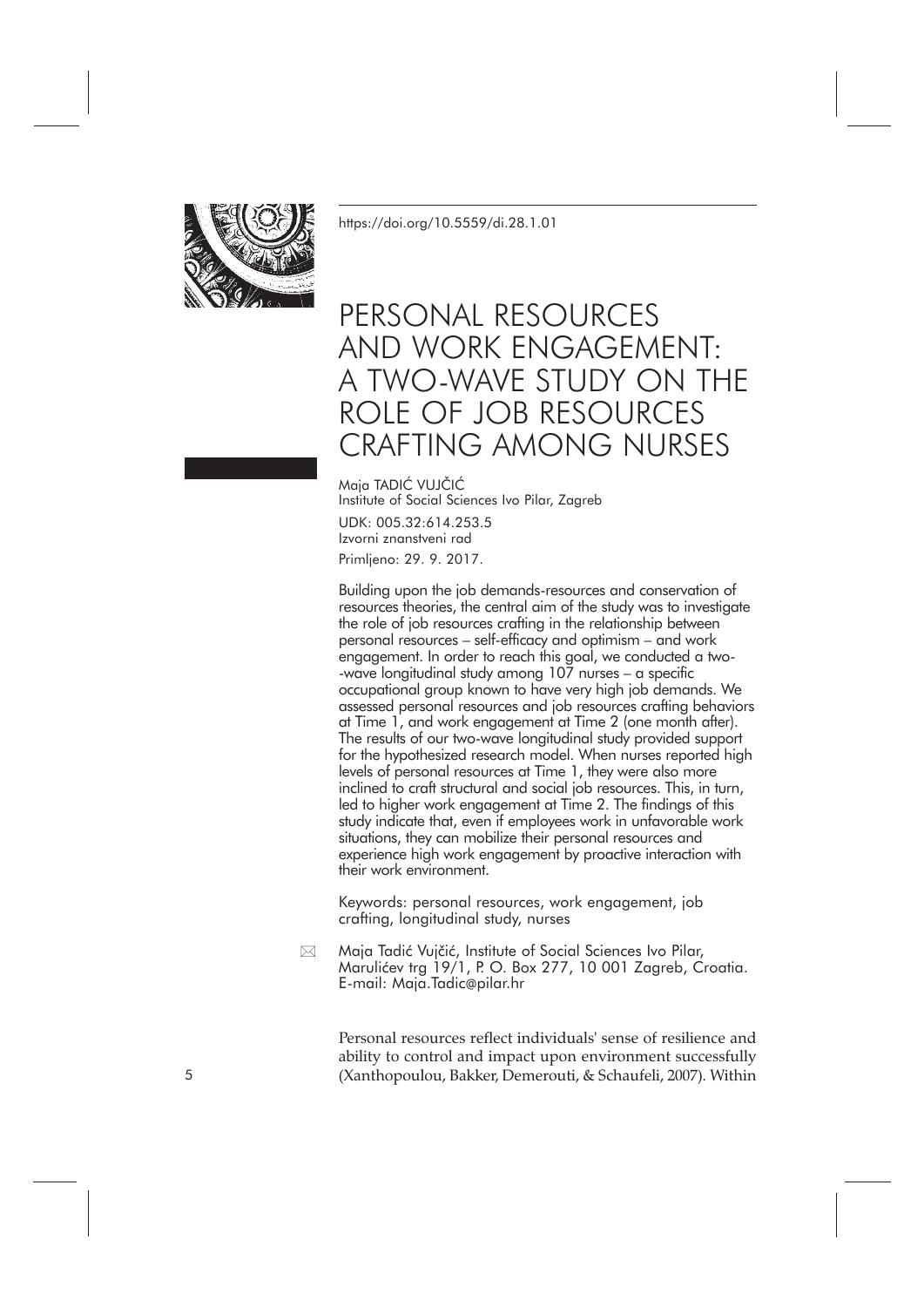TADIĆ VUJČIĆ, M.: PERSONAL RESOURCES... the work setting, personal resources encompass confidence, perseverance, and optimism about the future (Luthans, Youssef, & Avolio, 2007). As such, they are positively associated with various beneficial work outcomes, including work engagement – a positive, fulfilling, work-related state characterized by vigor, dedication, and absorption (Avey, Luthans, Smith, & Palmer, 2010; Xanthopoulou, Bakker, Demerouti, & Schaufeli, 2009).

However, studies on the concrete processes through which personal resources realize their beneficial effects on work engagement are still scarce. One exception is a study among 228 construction workers by Lorente, Salanova, Martínez, and Vera (2014), who demonstrated that personal resources (i.e. self-efficacy, mental and emotional competences) are associated with the perception of job resources (i.e. job control and supervisor social support), which, in turn, affects work engagement and self-rated performance. Similarly, in a daily diary study among a heterogeneous sample of employees, Tims, Bakker, and Derks (2014) showed that daily job crafting strategies and daily work enjoyment partly explain the associations between daily self-efficacy being one aspect of personal resources, and self-rated work performance.

Building upon the Job Demands-Resources theory (JD-R) (Bakker & Demerouti, 2016; Demerouti & Bakker, 2011) and the Conservation of Resources theory (COR) (Hobfoll, 2002), the main aim of the present study was twofold. First, using a two-wave research design, the present study aimed to contribute to the existing literature by investigating whether self- -efficacy and optimism, two specific types of personal resources, foster employees to craft their job resources. Crafting of job resources represents behaviors initiated by employees that aim to sustain and modify existing or to create new job resources – physical, social, psychological and/or organizational aspects of the job that can facilitate attainment of work goals, reduce job demands, and stimulate personal growth and development, such as social support, opportunities for development, and adequate feedback (Tims, Bakker, & Derks, 2013).

Second, we aimed to examine whether crafting of job resources at Time 1 could explain the positive relations between self-efficacy, optimism, and work engagement at Time 2 (one month later). In other words, we aimed to test whether the crafting of job resources mediates the relationship between personal resources, assessed at Time 1, and work engagement assessed at Time 2. In this way, the current study aims to add to our knowledge by examining how self-efficacy and optimism can work towards building a better workplace by accumulating more resources (Hobfoll, 2002), which might further stimulate work engagement, a positive affective-motivation state.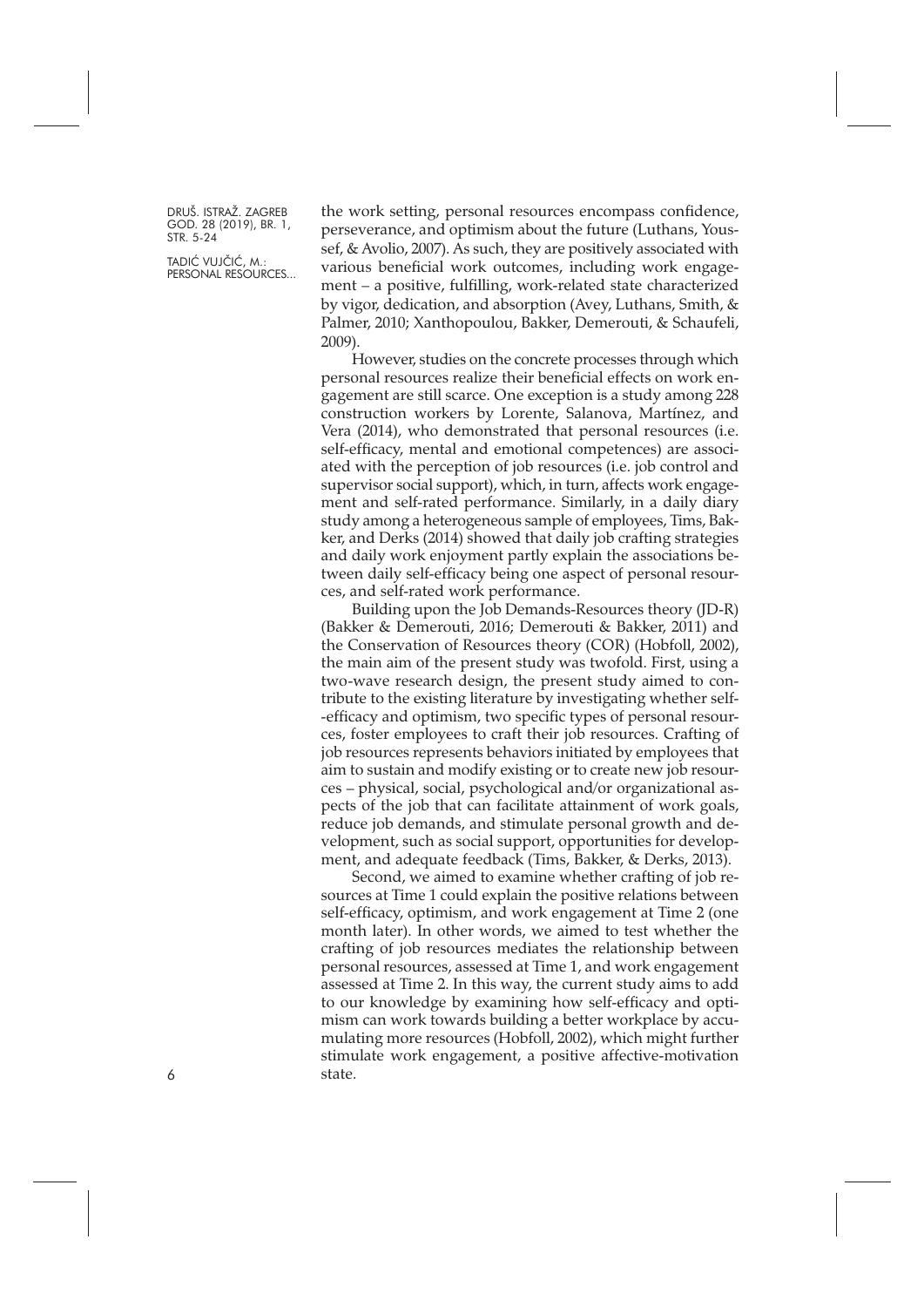TADIĆ VUJČIĆ, M.: PERSONAL RESOURCES...

The study was conducted among nurses, a specific occupational group, known to have very high job demands (Bakker, Le Blanc, & Schaufeli, 2005; Demerouti, Bakker, Nachreiner, & Schaufeli, 2000). More concretely, being a nurse is a very specific and highly demanding job that requires making quick and critical decisions, involvement with patients and their families in very difficult circumstances, and under time pressure (e.g. Montgomery, Spânu, Băban, & Panagopoulou, 2015). These job tasks are clearly very important as well as highly demanding, and this makes the nursing profession often very stressful. Thus, this study aims to provide further insights into the complexities of the nursing profession.

## **THEORETICAL BACKGROUND**

*Personal resources as antecedents of job crafting*. Building upon the JD-R theory approach, Tims, Bakker, and Derks (2012) operationalized job crafting behavior as employees' strivings to change the levels of the personal and job resources they have, as well as the adjustment of the levels of challenge and hindrance demands they have to deal with. In this study, we focused on crafting of job resources in particular because job resources have a crucial role in fostering positive aspects of the work environment (Demerouti, Van den Heuvel, Xanthopoulou, Dubbelt, & Gordon, 2017). Job resources can serve as intrinsically motivating factors by contributing to goal attainment, personal growth, and learning new skills. However, job resources can also have an extrinsically motivating effect through instrumental support in goal attainment, as well as through buffering the negative effects of high job demands (Bakker & Demerouti, 2016). The present study especially focused on the crafting of structural and social resources, namely: a) increasing structural job resources, which includes increasing autonomy, skill variety, and/or positive aspects of one's work place; and b) increasing social job resources, which entails nurturing or developing positive relations with colleagues and supervisors, for instance, asking for feedback and support, as well as providing support and advice.

Several studies specifically investigated the role of individual differences in job crafting. For instance, Bipp and Demerouti (2015) showed that employees scoring high on approach temperament tend to seek resources and demands, whereas employees scoring high on avoidance temperament tend to reduce hindering demands in the workplace. Also, Bakker, Tims, and Derks (2012) demonstrated that employees who were characterized by a proactive personality were most likely to craft their jobs (increase their structural and social job resources, and increase their job challenges), which, in turn, pre-7 dicted work engagement and colleague-ratings of in-role per-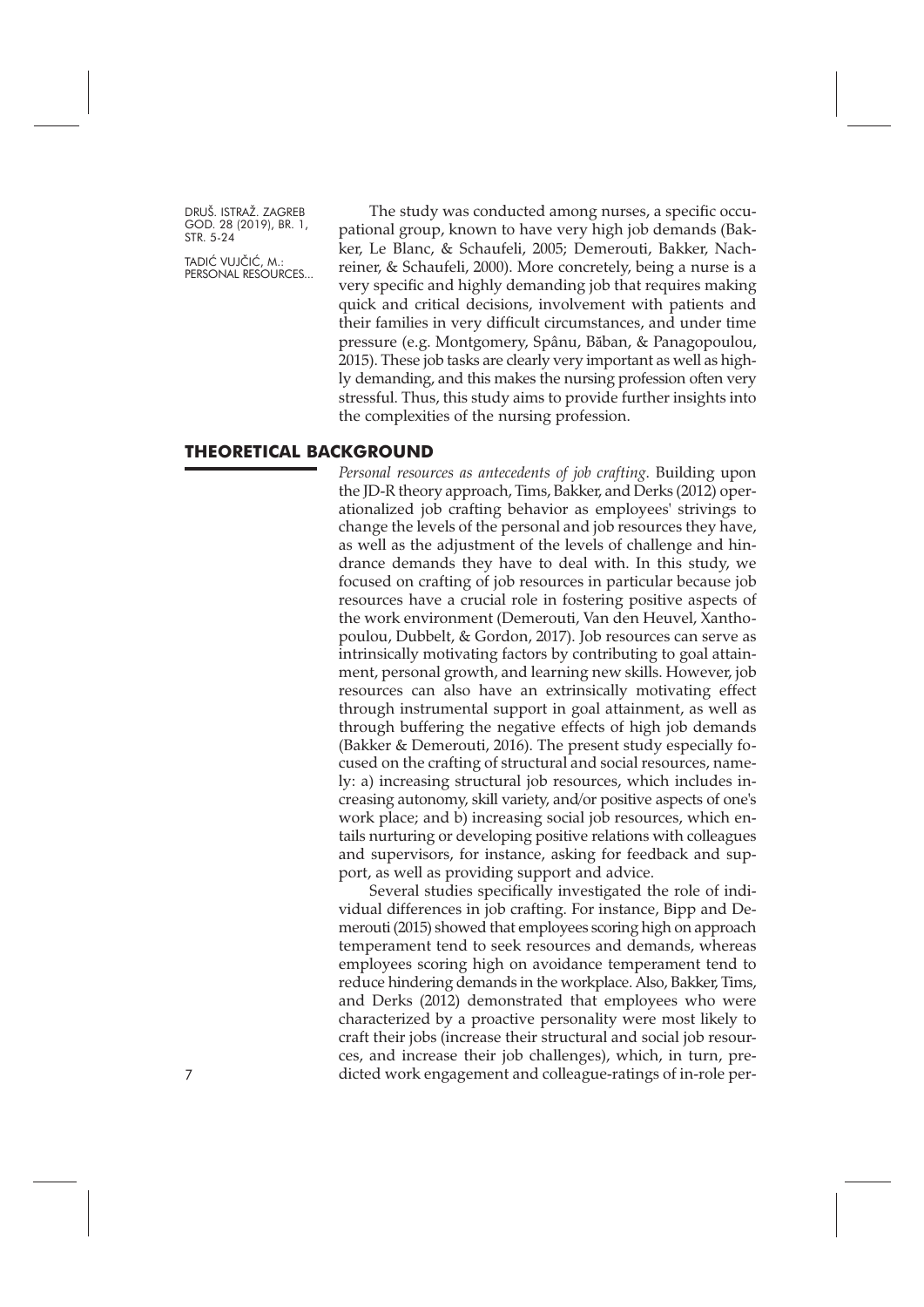TADIĆ VUJČIĆ, M.: PERSONAL RESOURCES... formance. A daily diary study among a heterogeneous sample of employees by Tims et al. (2014) revealed that employees who felt more self-efficacious on a given day were more likely to mobilize their job resources on that day. This was, in turn, positively associated with work enjoyment, and indirectly associated with performance.

These findings indicate the importance of different personal characteristics and skills as antecedents of job crafting behaviors. We posit that employees, who have a strong sense of confidence in their own abilities to attain intended outcomes, as well as a positive outlook on the current situation and future prospects, are likely to put sufficient effort in their work and to seek and build new resources. High self-efficacy and optimism may enable employees to come up with and engage in various adaptive behavioral and relational strategies that facilitate positive work outcomes, such as developing resources, nurturing positive relationships, and effectively coping with high job demands. In other words, highly self- -efficient and optimistic employees could be prone to behavioral strategies aimed at increasing different types of resources, depending on their needs. In line with this reasoning, we formulate our second hypothesis:

Hypothesis 1a. Self-efficacy has significant positive associations with job resources crafting.

Hypothesis 1b. Optimism has significant positive associations with job resources crafting.

*Personal resources and work engagement*. Personal resources stimulate goal achievement, personal growth and development (Xanthopoulou et al., 2009). As such, they have an essential role in the JD-R theory because they contribute to explaining the variance in positive and negative work-related well-being indicators, along with job demands and job resources (Avey et al., 2010; Xanthopoulou, Bakker, Demerouti, & Schaufeli, 2012). In this study, we particularly focused on a) self-efficacy, a sense of confidence to put effort in challenging tasks; and b) optimism, a positive outlook on the current situation and future prospects about succeeding (Avey et al., 2010).

Existing literature revealed a strong positive association between personal resources and work engagement (Gruman & Saks, 2011; Xanthopoulou et al., 2009). For instance, Bakker and Xanthopoulou (2013) showed that respondents with the highest personal resources (i.e., self-efficacy and resilience) had also the highest ratings of work engagement. These positive associations between personal resources and work outcomes imply that personal resources represent important capacities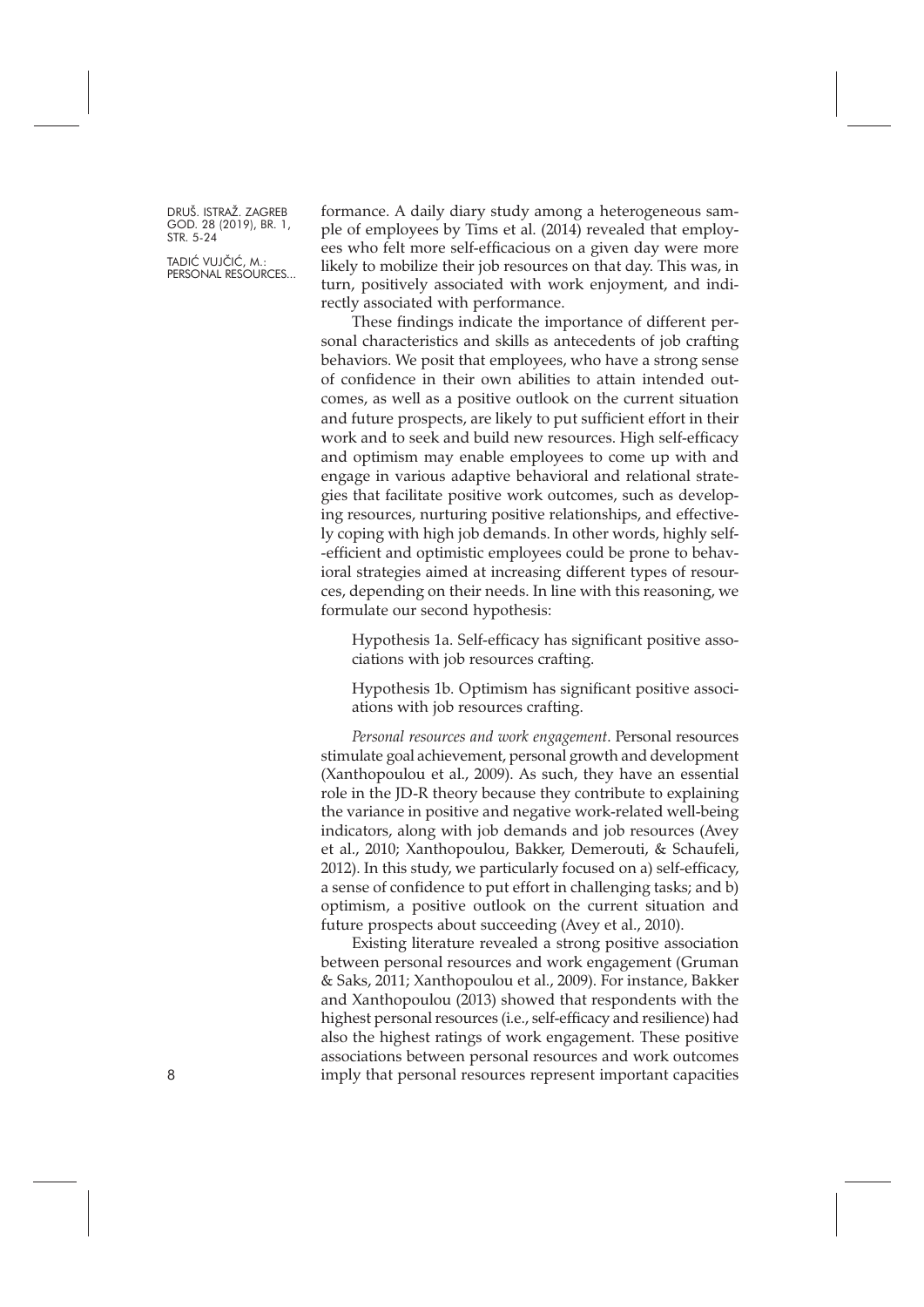TADIĆ VUJČIĆ, M.: PERSONAL RESOURCES... and skills that affect the ways individuals perceive, react, and engage with their work environment. High self-efficacy and optimism seem to be beneficial because they provide internal support and tools entailing a sense that one can influence and act upon the work environment, that things can and will work out well, as well as a sense of acceptance of difficult situations as inevitable aspects of life (Luthans, Avolio, Avey, & Norman, 2007). These characteristics enable employees to deal with their work environment with a positive outlook in an appropriate, effortful, and focused way, which may foster their sense of dedication, energy, and fulfilment in their work. Based on these findings and theoretical notions, we formulate our first hypothesis:

Hypothesis 2a. Self-efficacy assessed at Time 1 has significant positive associations with work engagement assessed at Time 2 (one month later).

Hypothesis 2b. Optimism assessed at Time 1 has significant positive associations with work engagement assessed at Time 2 (one month later).

*The mediating role of job resources crafting*. Crafting of job resources refers to behavioral strategies aimed at changing the content or approach to work tasks (e.g. seeking more autonomy, seeking social support) that can increase job resources. These actions have a strong motivational potential because high job resources enable employees not only to deal with job demands, but also to foster work engagement and meaningfulness of one's work (Tadić, Bakker, & Oerlemans, 2014). According to COR theory (Hobfoll, 2002) individuals not only tend to protect the resources they have, but they also tend to accumulate them. Furthermore, previous research showed that employing strategies to increase job resources has positive consequences for work engagement (e.g. Tims et al., 2013). In line with these notions, we assume the following role of job resources crafting:

Hypothesis 3. Crafting of job resources (structural and social) assessed at Time 1 is positively and significantly related to work engagement assessed at Time 2 (one month later).

Finally, using two measurement waves, this study aims to expand the existing literature by examining whether high self-efficacy and optimism at Time 1 can stimulate proactive behavior tendencies aimed at nurturing the existing and creating new aspects of environment that support employees' work engagement at Time 2, one month later. The overall hy-9 pothesized research model is presented in Figure 1.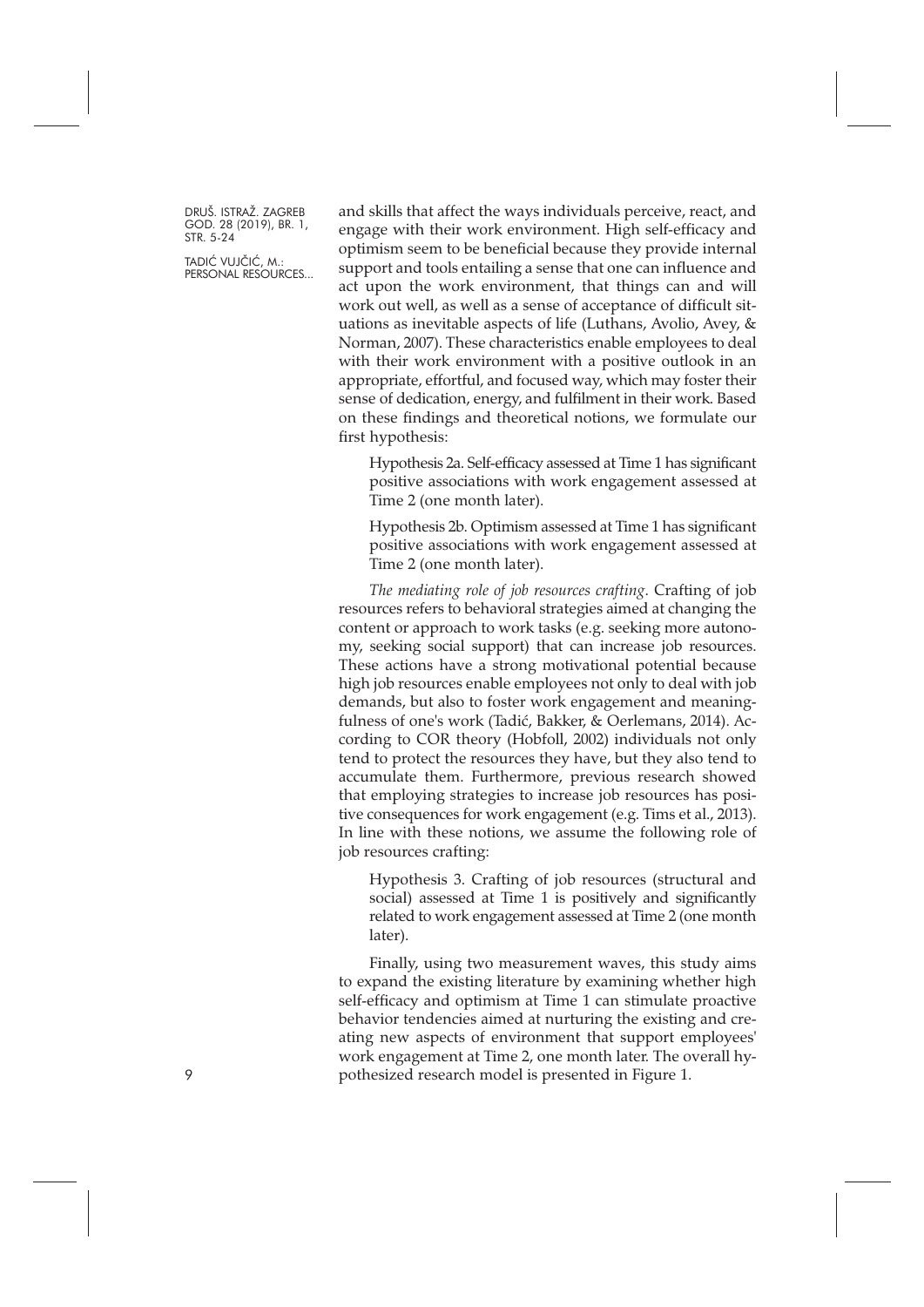

We posit that highly self-efficient and optimistic nurses have sufficient confidence, positive outlook, and capacities to assess what they can modify in their workplace according to their needs, and that these capacities support them to proactively work towards creating new and sustaining the existing job resources. Moreover, we argue that these purposeful behaviors aimed at building resources, such as finding social support, seeking feedback, providing support for colleagues, as well as creating a more autonomous and task-diverse job setting, can eventually lead to higher work engagement. Although the positive associations between personal resources and work engagement can also be explained by other psychological mechanisms and traits (e.g. positive affectivity), nonetheless we posit that the crafting of structural and social job resources has, at least, a partial indirect effect on the relationship between self-efficacy and optimism, and work engagement. Based on this reasoning, we formulate our fourth and final hypothesis:

Hypothesis 4. Crafting of job resources (structural and social) mediates the relationship between personal resources (a) self-efficacy, and (b) optimism, and work engagement.

### **METHOD**

 $\Rightarrow$  FIGURE 1

#### **Participants**

At Time 1, 216 nurses working in health organizations throughout Croatia completed the survey. At Time 2, the number of participants was 107, which represents a response rate of 49.5%. We performed a drop out analysis in order to check whether the participants who filled out questionnaires for both Time 1 and Time 2 differ from those who provided data only at Time 1. The results revealed no significant differences regarding the sociodemographic variables between the two groups, and no significant differences regarding any of the study variables, which indicated that dropouts were not a concern in our study.

In line with gender distribution of the population of nurses in Croatia, most of the participants were female (*N =* 196; 10 87%) (Mihajlović, 2014). At the time of the study, the age of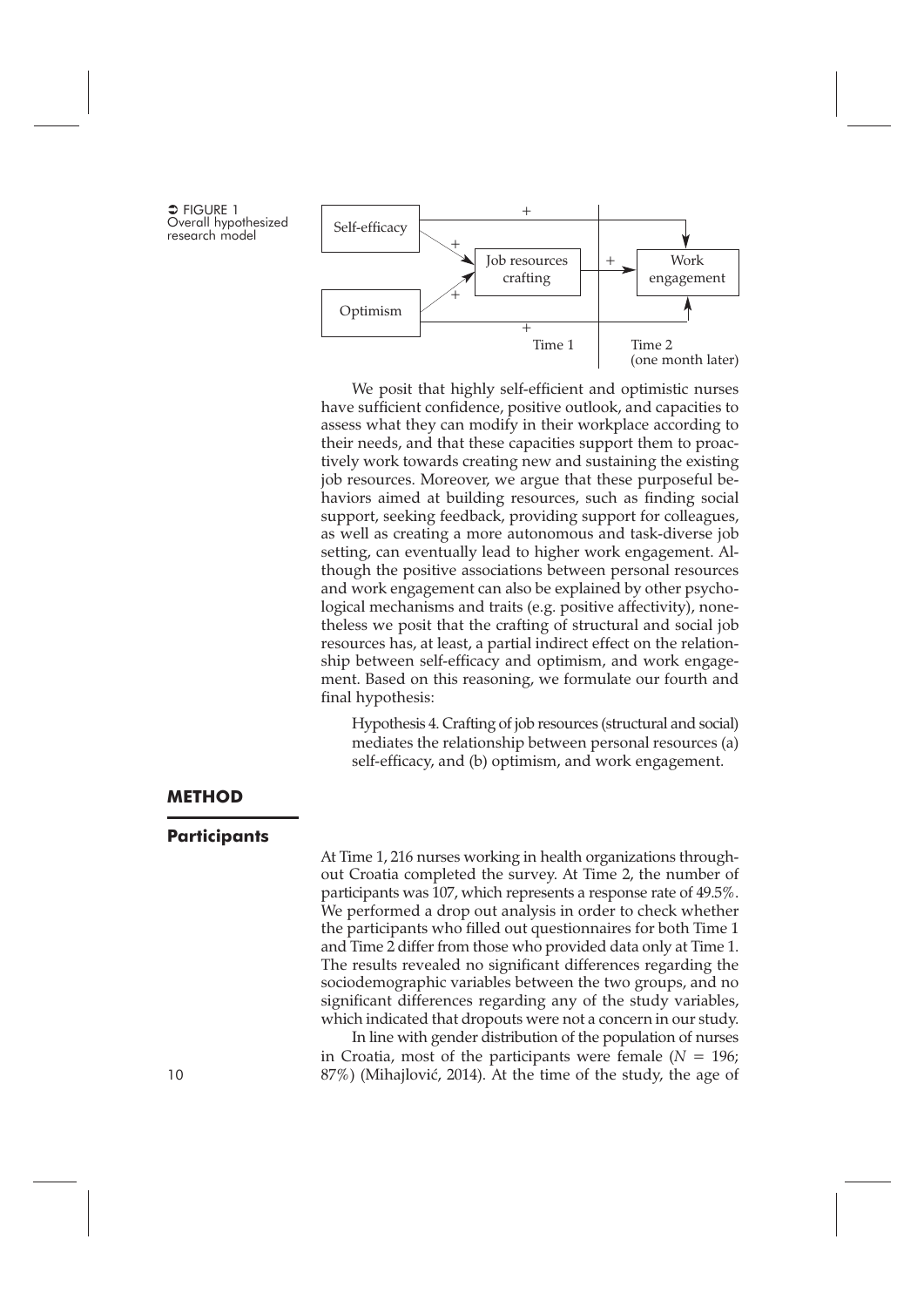TADIĆ VUJČIĆ, M.: PERSONAL RESOURCES... nurses ranged from 22 to 62, with a mean age of 41.01 years  $(SD = 10.36)$ . Most of the nurses in our sample had either a bachelor's or a master's degree (66.5%), and about one third of the nurses had a vocational education (33.5%). On average, participants worked as nurses for 23.68 years (*SD =* 22.72), and mostly worked between 40 and 50 hours per week (62.9%). The sample of nurses in our study worked in different types of health organizations. Whereas the minority of nurses worked in private health care organizations (14.2%), most of them worked in the public health care system (85.8%), including primary (27.8%), secondary (10.6%), and tertiary health care (54.2%), as well as educational organizations (5.1%), and retirement homes (2.3%).

#### **Procedure**

We applied a snowball sampling strategy, and contacted by telephone and e-mail a sample of 58 head nurses working throughout Croatia in different health care sectors. We explained to them the main aims of the study, and kindly asked them to e-mail the invitation for participation in a study entitled "Well-being at work among nurses in Croatia" to nurses in their departments.<sup>1</sup> This e-mail provided a link to the survey used to collect the data. The potential participants received information on the purpose of the research, expected duration and procedures, and we informed them that they have the right to decline to participate and to withdraw from the research once it has started. Most of the contacted head nurses (75%) agreed to forward the study invitation to the nurses in their departments. However, we could not establish the number of head nurses who have actually e-mailed the invitation or the number of nurses who received the invitation for research participation; hence, we could not determine the exact response rate.

Data collection took place over three months, from April to July 2015. Participation in this research was voluntary, and respondents were ensured anonymity. Participants' identities were not known to the researcher, and nobody except the researcher had access to the data collected. The study did not involve any form of deception or risk to the participants, and was executed according to all standards of psychological research. In the study, we used a self-developed online survey, entitled "Well-being at work among nurses in Croatia". In the first wave, a hyperlink in the invitation mail directed participants to the online questionnaire. In the second wave, all participants received an e-mail with a hyperlink to the questionnaire. After thanking participants for their willingness to take part in our survey, the participants were presented with the survey questions in two time-points. The first question-

<sup>1</sup> This study was carried out within the larger international project "Tuscany: A<br>Global Laboratory for Global Laboratory for Quality of Life". More information can be ob- tained at: [http://www.](http://www.pololionellobonfanti.it/tuscany-a-global-laboratory-for-quality-of-life-2/) [pololionellobonfanti.it/](http://www.pololionellobonfanti.it/tuscany-a-global-laboratory-for-quality-of-life-2/) [tuscany-a-global-](http://www.pololionellobonfanti.it/tuscany-a-global-laboratory-for-quality-of-life-2/)<br>[laboratory-for-quality-](http://www.pololionellobonfanti.it/tuscany-a-global-laboratory-for-quality-of-life-2/)<br>[of-life-2/](http://www.pololionellobonfanti.it/tuscany-a-global-laboratory-for-quality-of-life-2/)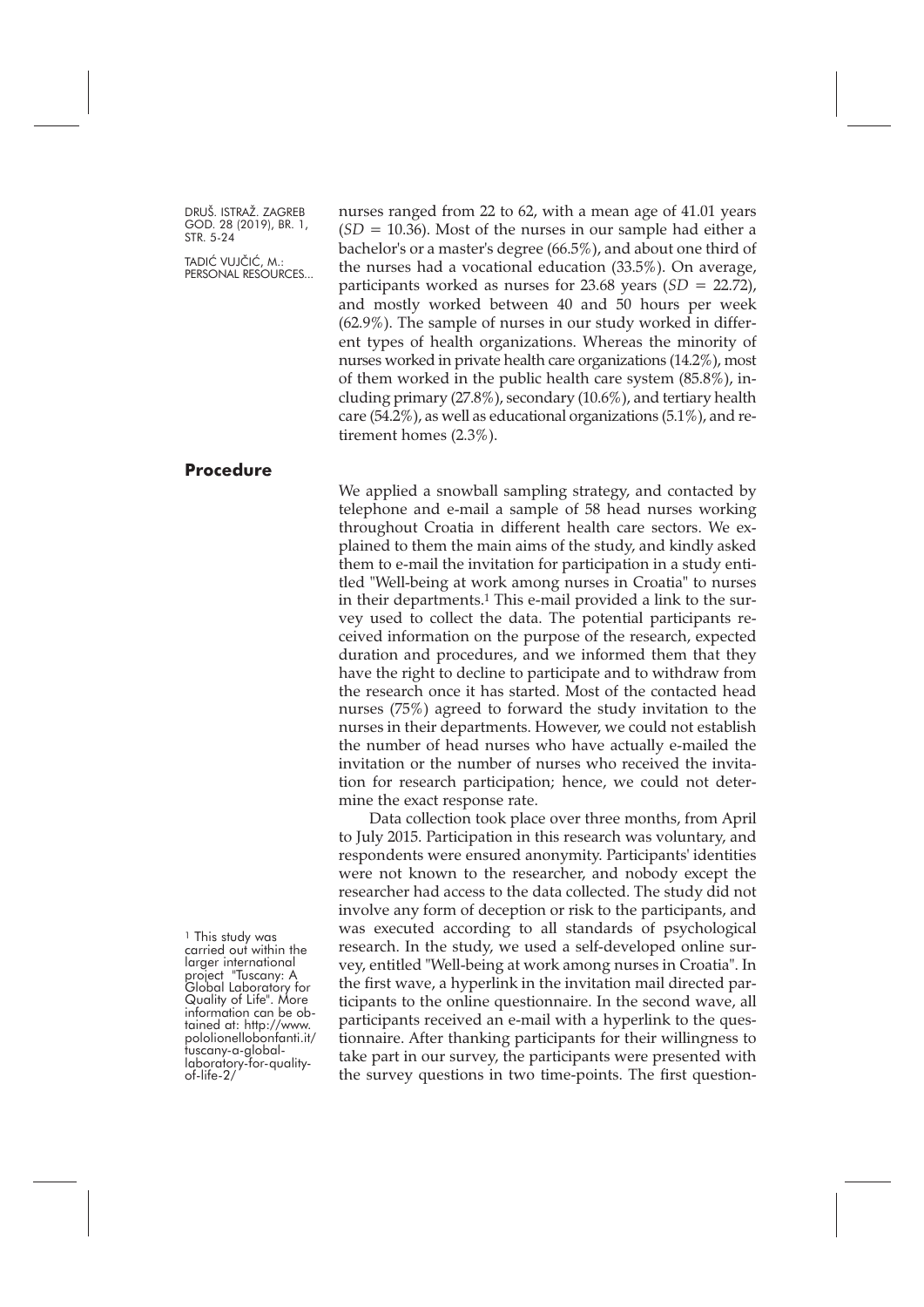TADIĆ VUJČIĆ, M.: PERSONAL RESOURCES... naire (Time 1) assessed the main sociodemographic information, work characteristics, personal resources and job crafting strategies. One month after that, the nurses were invited by e-mail to fill out a second, follow-up questionnaire (Time 2). The follow-up questionnaire was shorter, and consisted of work- -related well-being indicators, namely work engagement. The two questionnaires were matched by unique anonymous personal codes.

#### **Measures**

**Time 1.** At Time 1, participants reported basic sociodemographic information, the information on their careers, characteristics of their work environment, and they rated their personal resources and job crafting strategies.

*Control variables*. Bearing in mind that many studies demonstrated that it is important to control for covariates like socio- -demographics (e.g. Schaufeli, Bakker, & Salanova, 2006), in our analyses we controlled for *gender* and *age*. Specifically, work engagement is typically weakly positively related with age and gender (e.g. Schaufeli et al., 2006). Moreover, women seem to experience emotions more intensely compared to men (Fujita, Diener, & Sandvik, 1991), and emotional experiences generally become less intense (e.g., Diener, Sandvik, & Larsen, 1985) and more positive (Carstensen et al., 2011) with age.

*Personal resources*. We used the two subscales of the Psychological Capital Questionnaire (PCQ) (Luthans et al., 2007) to assess *self-efficacy* and *optimism*. The PCQ was back translated (English-Croatian-English) by two independent bilingual researchers, and the items of the scales remained similar after the translation process. Self-efficacy scale consisted of six items (e.g., *I feel confident in representing my work area in meetings with management*); and optimism consisted of four items (e.g., *I always look on the bright side of things regarding my job*). Respondents rated all items on a seven-point Likert scale ranging from 1 (*strongly disagree*) to 7 (*strongly agree*). Previous research showed that each of these two components are conceptually and empirically valid (Avey, Luthans, & Jensen, 2009; Avey et al., 2010; Luthans et al., 2007). The self-efficacy subscale demonstrated high reliability with Cronbach  $\alpha = 0.92$ , and optimism subscale demonstrated sufficient reliability of Cronbach  $\alpha = 0.72$ .

*Crafting of job resources* was measured using the two subscales from the Job Crafting Scale (JCS) developed by Tims et al. (2012). The JCS was back translated (English-Croatian-English) by two independent bilingual researchers, and the items of the scales remained similar after the translation process. The present study used a composite score of crafting job resources consisting of two subscales: a) Increasing structural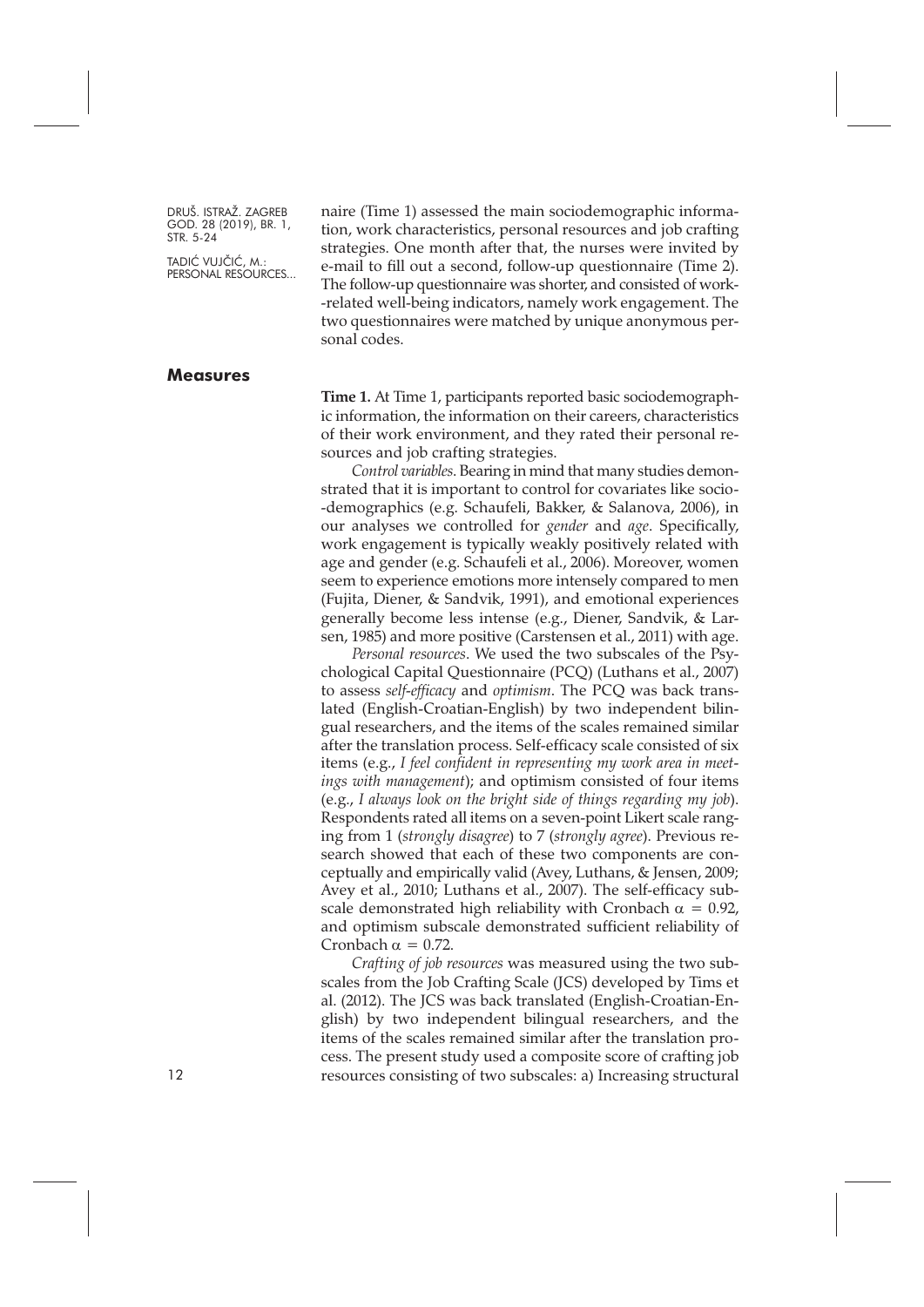TADIĆ VUJČIĆ, M.: PERSONAL RESOURCES... job resources, assessed using four items that include increasing autonomy, skill variety, and/or positive aspects of one's work place (e.g., *I try to learn new things at work*; Cronbach α = 0.84); and b) Increasing social job resources, which entails nurturing or developing positive relations with colleagues and supervisors, and is assessed using five items (e.g., *I ask colleagues for advice*; Cronbach  $\alpha = 0.78$ . Participants responded to these items using a 7-point Likert scale ranging from 1 (*never*) to 7 (*very often*). This composite score serves as an indicator of overall employee proactive behaviors aimed at increasing job resources, such as autonomy, skill variety, and positive relations within the workplace (Cronbach  $\alpha = 0.79$ ).

To test whether personal resources and job resources crafting represented empirically different constructs/aspects of work life, we ran a set of confirmatory factor analyses (CFA) using Mplus (Muthén & Muthén, 1998–2011) on self-efficacy, optimism, structural and social job crafting scales' items. This also enabled us to check whether the common method bias (CMB; Podsakoff et al., 2003; Williams & Mc-Gonagle, 2016) could affect the relationship between self-efficacy, optimism, and crafting of job resources, which, in turn, could influence the mediation analyses. We expected the four- -factor model to provide the best fit (self-efficacy, optimism, structural, and social job resources crafting), nonetheless, we also tested two more parsimonious, yet theoretically plausible CFA models.

First, we tested a one-factor model, in which all of the items load on a single common factor, which provided very poor fit  $(\chi^2[209] = 905.744, p = 0.00; CFI = 0.634; TLI = 0.595; RMSEA =$  $0.126$ ; SRMR =  $0.110$ ). Second, we checked the two-factor solution, suggesting that the items measure two distinct dimensions: personal resources and job resources crafting, which showed better, but still poor fit ( $χ²[208] = 613.891$ ,  $p = 0.00$ ;  $CFI = 0.787$ ; TLI = 0.763; RMSEA = 0.096; SRMR = 0.086).

Third, we tested the expected four-factor model including two dimensions of personal resources and two dimensions including job resources crafting, which showed much better, albeit not satisfactory fit ( $χ$ <sup>2</sup>[203] = 412.968,  $p = 0.00$ ; CFI = 0.891; TLI = 0.876; RMSEA = 0.070; SRMR = 0.070). Factor loadings of each item on its respective factor were moderate to high within this model, except for the three items that had factor loadings below 0.3. This was not surprising as two of the three items were the negatively phrased items of the optimism scale, and the third item was an item of crafting structural job resources *I decide on my own how I do things*, which is quite different in terms of content and meaning from the rest of the scale. Thus, we fitted two further models: a) a four-fac-13 tor model with a method-factor associated with negatively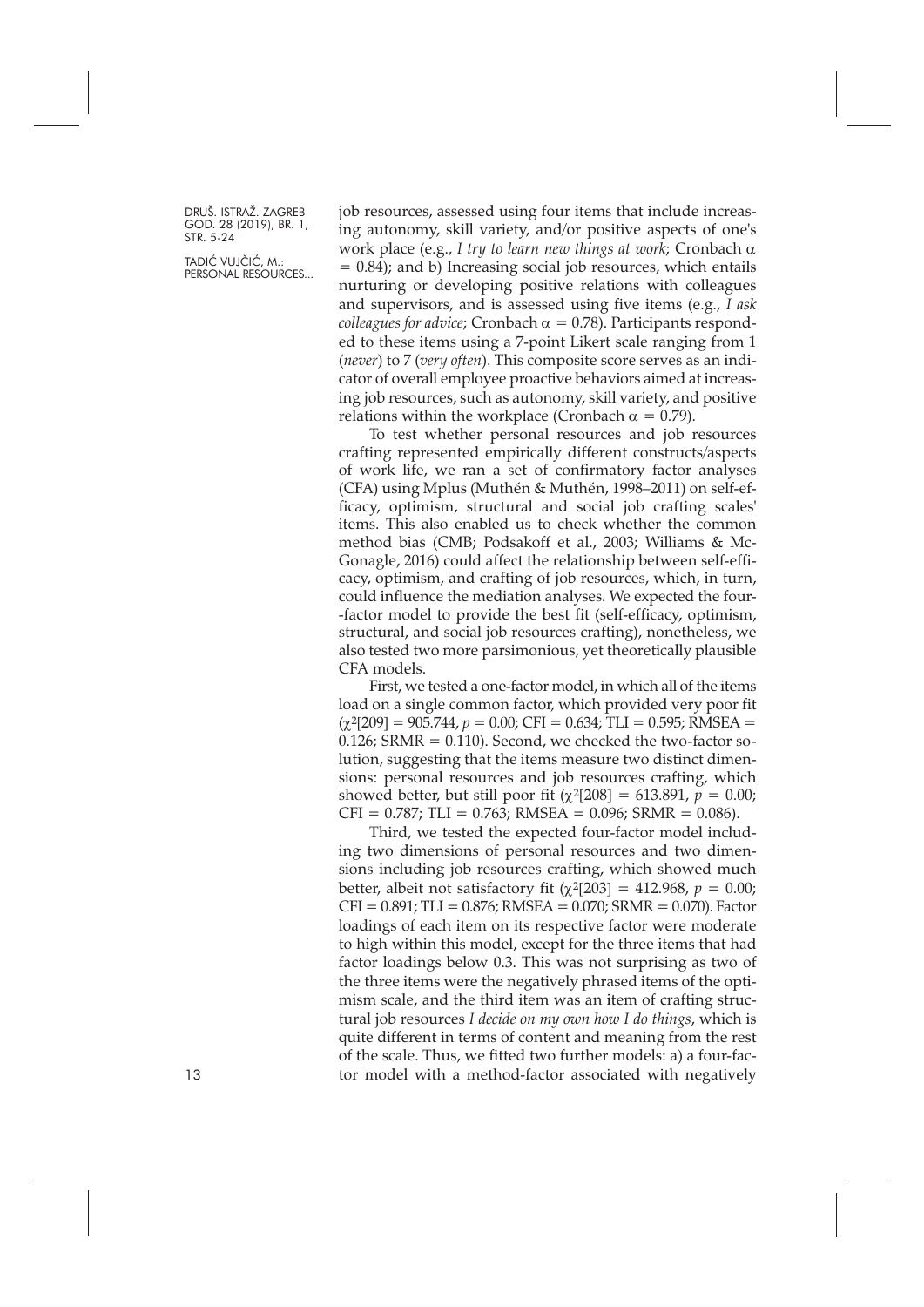TADIĆ VUJČIĆ, M.: PERSONAL RESOURCES... worded items, and b) a four-factor model in which we omitted the three problematic items. The results showed that the four-factor model with the omitted three items had better fit  $(\chi^2[146] = 297.617, p = 0.00; CFI = 0.917; TLI = 0.903; RMSEA =$ 0.070; SRMR  $=$  0.057) than the model with a method-factor associated with negatively worded items ( $\chi^2$ [201] = 392.385, *p* = 0.00; CFI =  $0.899$ ; TLI =  $0.884$ ; RMSEA =  $0.067$ ; SRMR =  $0.063$ ). Finally, in the final four-factor model without the three problematic items, we freed paths between the self-efficacy items *I feel confident in discussions about the functioning of the institution I work in* and *I feel confident when I contact people outside the institution I work* as indicated by model modification indices. This model provided the best fit ( $\chi^2$ [145] = 279.115,  $p = 0.00$ ;  $CFI = 0.926$ ; TLI = 0.913; RMSEA = 0.066; SRMR = 0.057). These results of the confirmatory factor analyses suggest that the self-report scales used to measure optimism, self-efficacy, and crafting of social and structural job resources can be conceptualized as statistically distinct, and that the variance in the variables seems to be due to the constructs being evaluated and not to the method used.

**Time 2.** One month after the first questionnaire, the participants responded to a follow-up questionnaire consisting of the work engagement scale. All of the items used were adapted so that they referred to the participants' work-related well- -being during the last month. As can be seen in detailed descriptions below, these modifications did not reduce the reliability and validity of the measurement scale.

*Work engagement*. Work engagement was assessed using the 9-item version of the Utrecht Work Engagement Scale (UWES), which has been validated in previous research (Schaufeli et al., 2006), also on a Croatian sample (Tadić et al., 2014). The UWES items refer to three dimensions each assessed using three items: a) vigor (e.g., *Last month at my work, I felt strong and vigorous*), dedication (e.g., *Last month, my job inspired me*), and absorption (e.g., *Last month I got carried away when I was working*). All items were scored on a 7-point rating scale ranging from 1 (*not at all*) to 7 (*all the time*). The reliability of the scale was excellent with Cronbach's  $\alpha = 0.96$ .

#### **RESULTS**

#### **Descriptive statistics**

Table 1 presents the overall means, standard deviations, and zero-order correlations among the variables included in the study, including the correlations between the two measurement waves.

14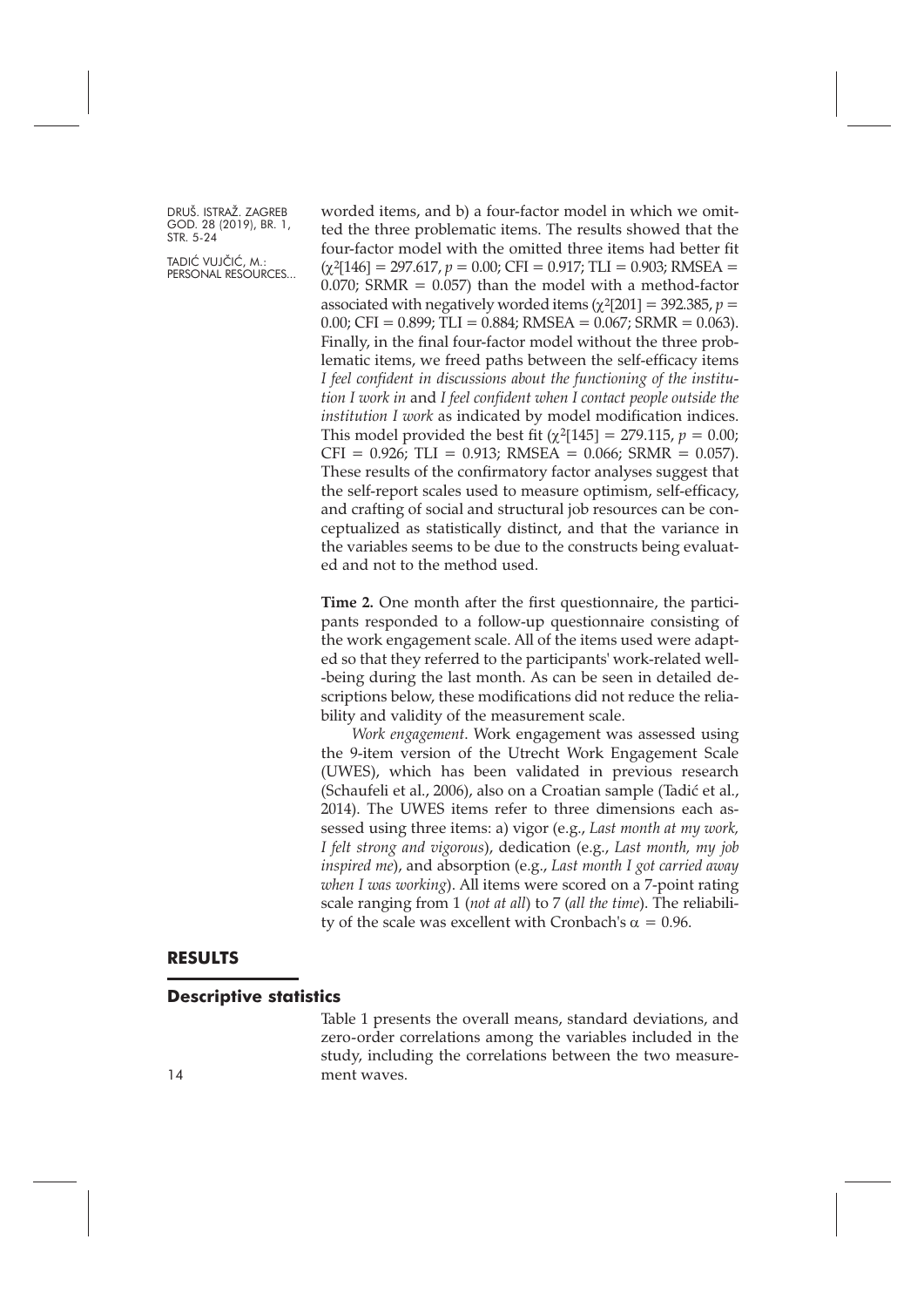|                                                | M(SD)      | 1.       | 2.                         | 3. | 4. | 5.                               |
|------------------------------------------------|------------|----------|----------------------------|----|----|----------------------------------|
| Time $1 (N = 216)$<br>1. Self-efficacy         | 5.43(1.49) |          |                            |    |    |                                  |
| 2. Optimism                                    | 5.18(1.05) | $0.61**$ |                            |    |    |                                  |
| 3. Crafting of structural job resources        | 6.12(0.96) |          | $0.47**0.40**$             |    |    |                                  |
| 4. Crafting of social job resources            | 4.67(1.48) |          | $0.26**0.31**0.45**$       |    |    |                                  |
| 5. Crafting of job resources (composite score) | 5.39(1.02) |          | $0.44**0.42**0.88**0.83**$ |    |    |                                  |
| Time $2 (N = 107)$                             |            |          |                            |    |    |                                  |
| 6. Work engagement                             | 4.20(1.68) |          |                            |    |    | $0.34**0.36**0.32**0.31**0.37**$ |

O TABLE 1

Means, standard<br>deviations, and correlations for the<br>study variables *Note*. *M* = Mean *SD =* standard deviation. All variables had a response range from 1 to 7.  $* p < 0.01$ .

## **Hypotheses testing**

The main goal of the present study was to investigate the direct and indirect associations between personal resources, crafting of job resources, and work engagement.

*Direct effects*. Using multiple regression analyses (Tabachnik & Fidell, 2007), with age and gender as control variables, we first tested the three hypotheses on the direct associations between personal resources and crafting of job resources at Time 1 (Hypotheses 1a and 1b), and work engagement at Time 2 (Hypotheses 2a and 2b). Thereafter, we tested the association between crafting of job resources and work engagement (Hypothesis 3).

| O TABLE 2<br>Hierarchical regression<br>models results for<br>work engagement and<br>crafting of job<br>resources $(N = 107)$ | Crafting of<br>job resources<br>Model 1<br>B(SE) | Model 2<br>B(SE)                        | Work engagement<br>Model 3<br>B(SE) | Model 4<br>B(SE)              | Model 5<br>B(SE)               |
|-------------------------------------------------------------------------------------------------------------------------------|--------------------------------------------------|-----------------------------------------|-------------------------------------|-------------------------------|--------------------------------|
| Constant                                                                                                                      | 0.02(0.04)                                       | 0.02(0.04)                              | $4.13(0.16)$ **                     | $4.14(0.16)$ **               | $4.32(0.95)$ **                |
| Control variables<br>Age<br>Gender                                                                                            | 0.05(0.04)<br>$-0.03(0.04)$                      | 0.06(0.04)<br>$-0.03(0.04) -0.16(0.17)$ | 0.06(0.17)                          | 0.09(0.17)<br>$-0.15(0.17)$   | 0.01(0.02)<br>$-0.60(0.59)$    |
| Main effects<br>Self-efficacy<br>Optimism<br>Crafting of job resources                                                        | $0.23(0.04)$ **<br>n/a<br>n/a                    | n/a<br>0.29(0.06)<br>n/a                | $0.61(0.19)$ **<br>n/a<br>n/a       | n/a<br>$0.84(0.23)$ **<br>n/a | n/a<br>n/a<br>$1.01~(0.25)$ ** |
| R <sup>2</sup><br>Adjusted $R^2$<br>F                                                                                         | 0.17<br>0.15<br>$12.19**$                        | 0.15<br>0.13<br>$10.43**$               | 0.12<br>0.09<br>$4.41**$            | 0.16<br>0.13<br>$4.65**$      | 0.15<br>0.13<br>$6.06**$       |

*Note*. B = Unstandardized regression coefficients. SE = standard error.  $n/a$  = not applicable. \**p* < 0.05; \*\**p* < 0.01.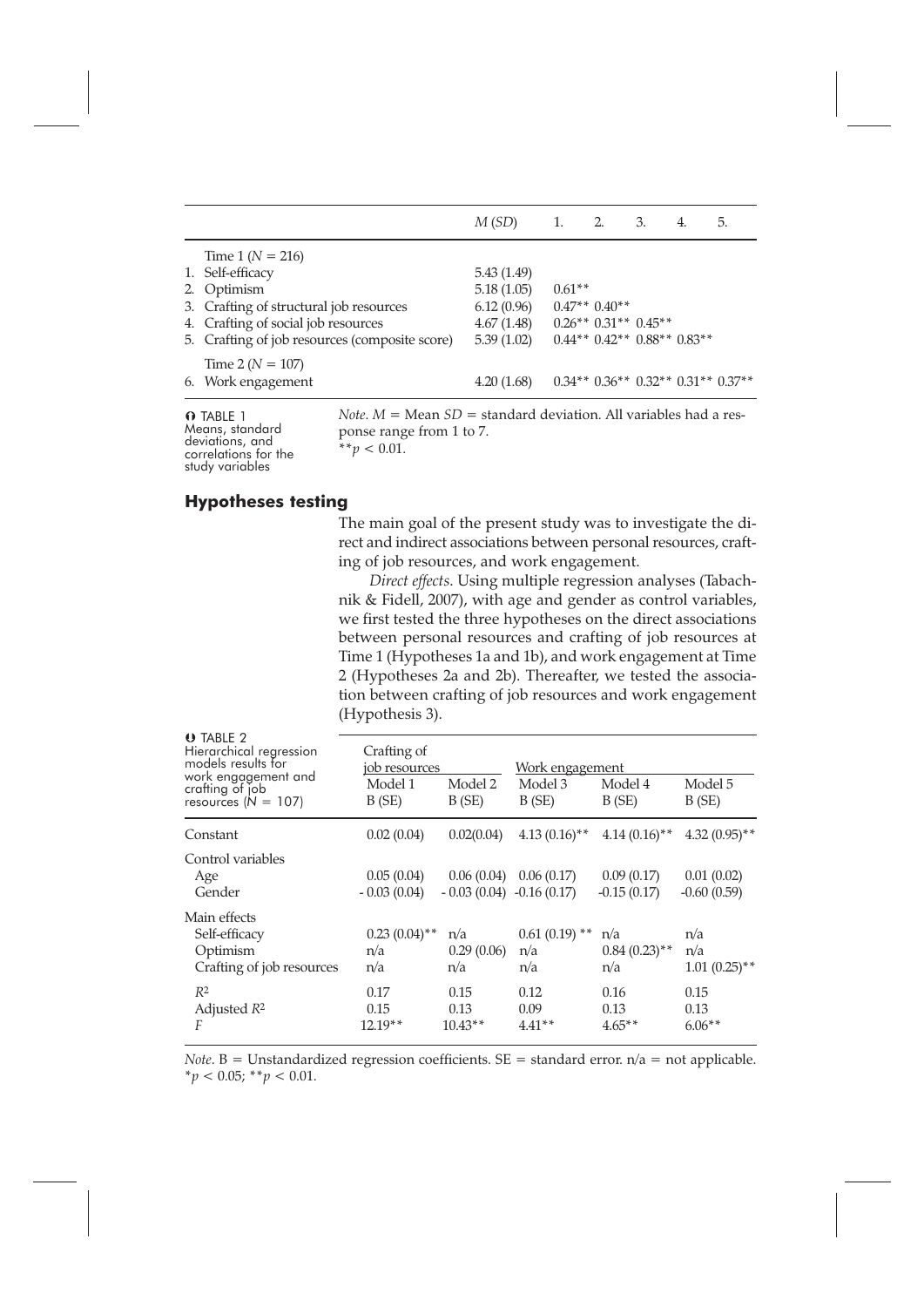TADIĆ VUJČIĆ, M.: PERSONAL RESOURCES...

In Hypotheses 1a and 1b, we proposed that nurses, who report high levels of self-efficacy and optimism at Time 1, would also have a high tendency to craft their job resources at Time 1. As can be seen in Table 2 in Models 1 and 2 of the multiple regression analyses, the results confirmed the hypotheses by showing that self-efficacy ( $t = 5.35$ ,  $p < 0.001$ ) and optimism ( $t = 4.85$ ,  $p < 0.001$ ) significantly and positively related to job resources crafting. Hypotheses 2a and 2b stated that highly self-efficient and optimistic nurses at Time 1 would also be highly engaged at Time 2. The direct effect estimates (Models 3 and 4 in Table 2) showed both personal resources, namely, self-efficacy ( $t = 3.24$ ,  $p < 0.001$ ) and optimism  $(t = 3.72, p < 0.001)$ , were significantly and positively related to work engagement, which supports Hypothesis 2.

Finally, in order to test Hypothesis 3, which posited that crafting of job resources at Time 1 will be positively and significantly related to work engagement at Time 2, we employed regression analyses with composite score of job resources crafting on work engagement. Model 5 in Table 2 provides support for Hypothesis 3, as the results demonstrated that job resources crafting at Time 1 is strongly and positively related to work engagement at Time 2 ( $t = 3.95$ ,  $p = 0.000$ ).

*Indirect (mediation) effects*. The final hypothesis was the mediation hypothesis, which assumes process-intervening variables or mediators (M) – through which an independent variable (X) affects a dependent variable (Y) (Preacher & Hayes, 2008). More concretely, Hypothesis 4 stated that job resources crafting strategies represent mechanisms that can, at least in part, explain the positive associations between personal resources at Time 1 and work engagement at Time 2.

Bearing in mind the context of the study and prior theory, we performed several regression analyses using the PROCESS macro (Hayes, 2013) for IBM SPSS Statistics for Windows, version 24 (IBM Corp., Armonk, N.Y., USA). This procedure estimates confidence intervals for the population value of the unstandardized indirect effect (ab), which are derived using bias- -corrected and accelerated (BCa) bootstrapping. Bootstrapping is a nonparametric resampling procedure, and is recommended by Preacher and Hayes (2008) for testing mediation because it does not impose the assumption of normality of the sampling distribution. In order to appropriately test and interpret the associations between the variables included in the study, in the analyses we used grand-mean centered predictor variables – self-efficacy and optimism – and a grand-mean centered composite score reflecting overall crafting of job resources.

The hypothesized model (Model 4 in the PROCESS template) separately tested the influence of the two personal resources (i.e. self-efficacy and optimism) on work engagement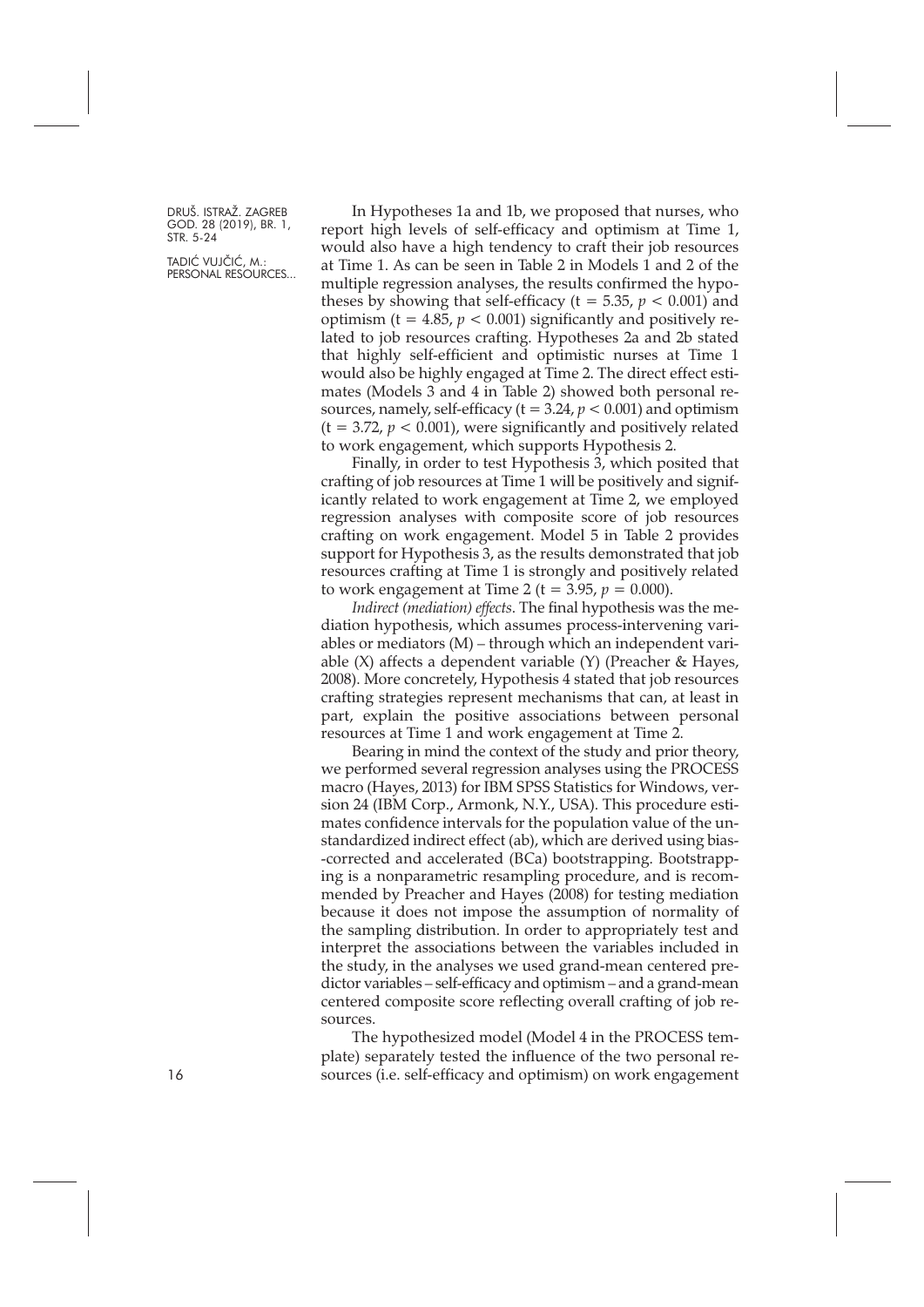TADIĆ VUJČIĆ, M.: PERSONAL RESOURCES... via crafting of structural and social job resources. The models included gender and age as covariates. More concretely, our hypothesis 4a predicted that self-efficacy will be indirectly (positively) related to work engagement via the processes of using job resources crafting strategies. The results are presented in Table 3.

| Model                                                                 | Direct effect (SE)       | t                   | Work engagement<br>LL 95% CI UL 95% CI |              |  |
|-----------------------------------------------------------------------|--------------------------|---------------------|----------------------------------------|--------------|--|
| Self-efficacy on work engagement<br>Optimism on work engagement       | 0.47(0.24)<br>0.61(0.24) | $1.97*$<br>$2.57**$ | $-0.01$<br>0.14                        | 0.94<br>1.08 |  |
|                                                                       | Boot indirect effect     | <b>Boot SE</b>      | LL 95% CI                              | UL 95% CI    |  |
| Self-efficacy – via crafting of job<br>resources - on work engagement | 0.26                     | 0.13                | 0.06                                   | 0.57         |  |
| Optimism – via crafting of job<br>resources - on work engagement      | 0.23                     | 0.11                | 0.06                                   | 0.51         |  |

**O** TABLE 3<br>Results of the mediation analyses of crafting of<br>job resources in the relationship between<br>personal resources and<br>work engagement  $(N = 107)$ 

*Note*. Bias corrected and accelerated 95% bootstrap confidence intervals are reported. Boot-strap sample size = 10000. CI = confidence interval;  $LL =$  lower limit;  $UL =$  upper limit. Control variables  $=$  age, gender. *\*p* < 0.05; \*\**p* < 0.01.

As shown in Table 3, the unstandardized indirect effect (ab) and bootstrapped confidence intervals support the proposed hypothesis by showing our prediction that the indirect effect of self-efficacy on work engagement (via job resources crafting) is significant and positive. Furthermore, our analyses provide evidence that job resources crafting is also a significant mediator in the relationship between optimism and work engagement, supports the Hypotheses 4a and 4b.

## **DISCUSSION**

The main goal of this two-wave study was to examine whether job resources crafting strategies can explain, at least in part, the associations between personal resources (self-efficacy and optimism) assessed at Time 1 and work engagement, assessed at Time 2 (one month later). In this way, the study aimed to bring novel insights into the antecedents of job resources crafting, as well as into the processes that could explain the associations of personal resources and work engagement among nurses. The results of our two-wave longitudinal study among 107 nurses provided support for the hypothesized research model. More concretely, nurses who reported high (vs low) levels of self-efficacy and optimism were more inclined to 17 increase their structural and social job resources at Time 1.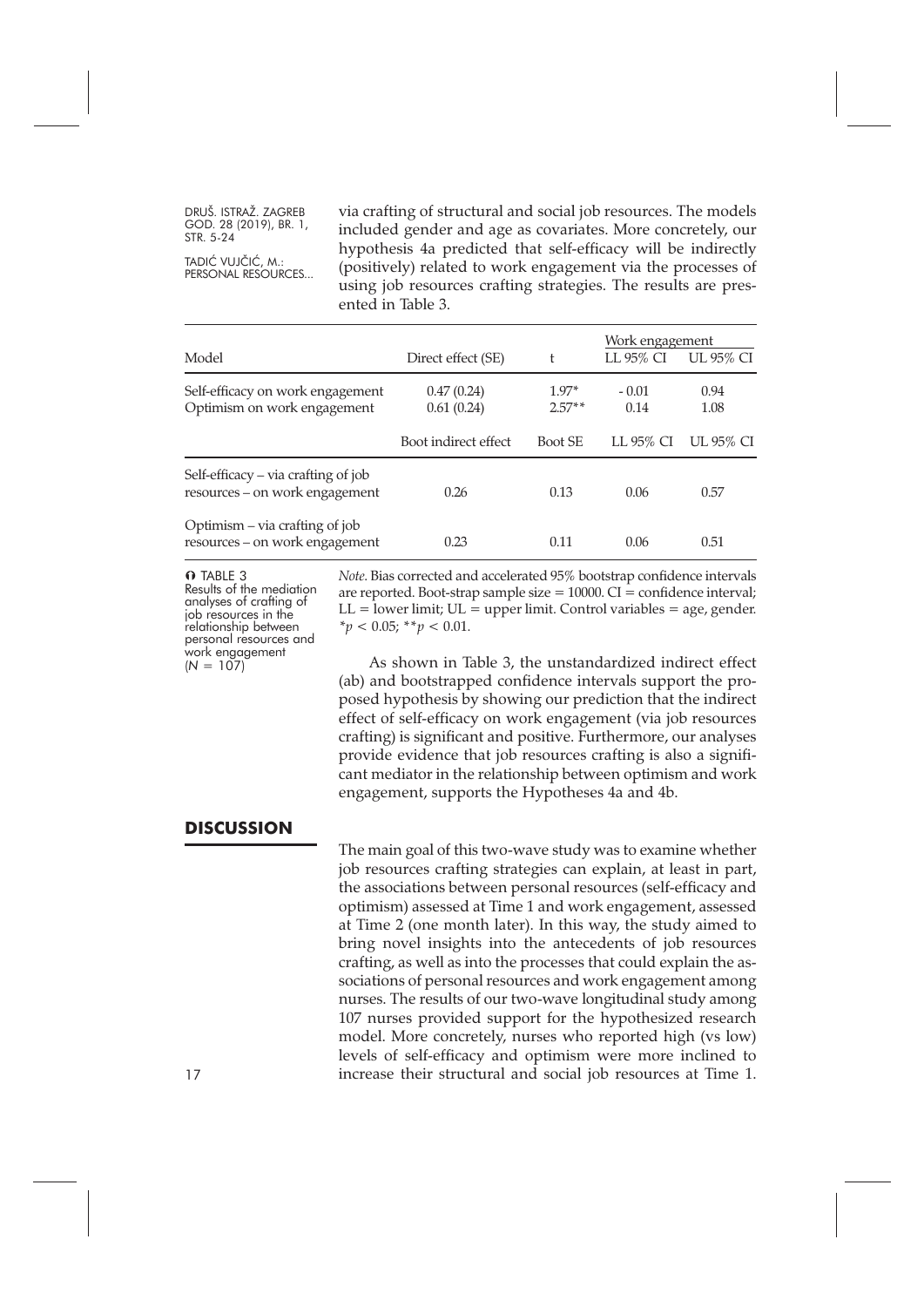This, in turn, was associated with higher work engagement reports one month later, at Time 2.

#### **Theoretical contributions**

The findings of the current study make several important contributions to the existing literature. First, the study revealed that crafting of job resources – increasing structural and social resources – are conceptually and empirically valid constructs that can be used to assess the ways employees proactively interact and impact their work environment.

Second, the study provided a better understanding of the role of personal resources as antecedents of work engagement, as well as of the underlying mechanisms through which personal resources are translated to work engagement. On one hand, previous studies already indicated the importance of job crafting for sustaining well-being within the workplace, and a few studies showed the importance of different personal characteristics for involvement in job crafting behaviors (Tims et al., 2013; Tims et al., 2014). On the other hand, personal resources, as conceptualized by self-efficacy and optimism, have been shown to be an important and strong predictor of work-related well-being (Avey et al., 2010). However, the psychological mechanisms through which personal resources affect work-related well-being have not yet been thoroughly explored.

Specifically, the results showed that job resources crafting strategies can be seen as concrete, behavioral manifestations of personal resources that can foster work engagement even after one month. This means that employees who have a high sense of self-efficacy and optimism tend to self-initiate proactive and growth-oriented behaviors, such as asking for help, asking the supervisor for coaching, trying to learn new things at work, and making sure that they use their capacities to the fullest. This, in turn, helps them to experience high levels of vigor, dedication, and energy in their work.

It is important to note that there are other traits and mechanisms that could also play a relevant role in the relationships between personal resources and work engagement, such as autonomous motivation for work, proactivity, and extraversion. Still, our findings are important because they demonstrate how employees can take responsibility for themselves in a constructive way by influencing their job resources. Not all work environments offer sufficient job resources, and many employees do not have many possibilities to expect top- -down (system and management level) interventions aimed at fostering their well-being, which is particularly true for public health care organizations in Croatia. Thus, the study results indicate that, even if employees work in unfavorable 18 work situations, their self-efficacy and optimism can enable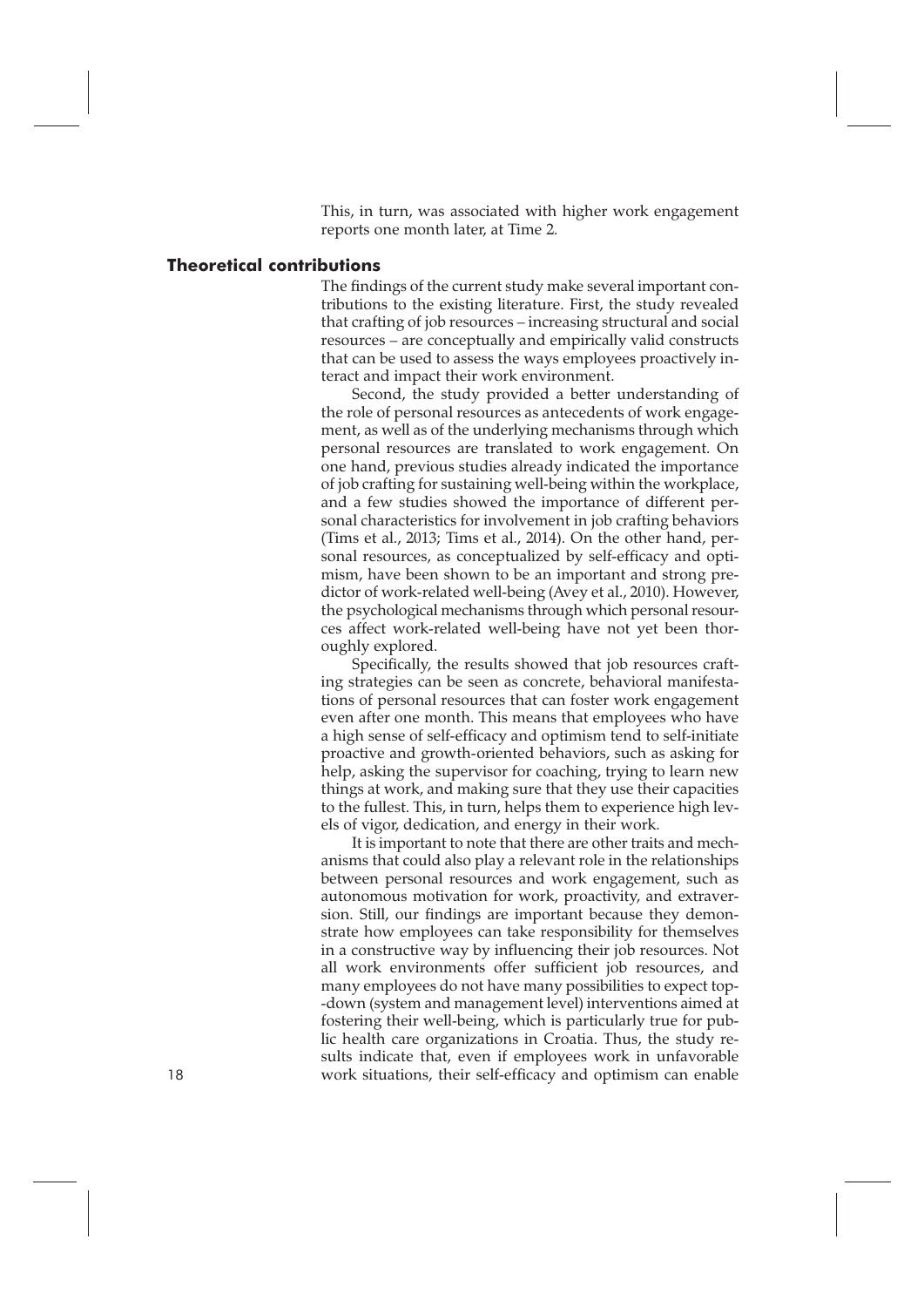them to find a way to deal with these demands and interact with their work environment in a proactive way to mobilize their job resources.

#### **Limitations and future studies recommendations**

The current study has few limitations that should be acknowledged. We assessed nurses' reports only on two measurement occasions, and we did not assess work engagement at Time 1, which would enable the testing of the effects of predictors in explaining work engagement with statistical control of initial level of work engagement. Future studies should try to measure all of our constructs at all of the measurement occasions in order to enable causal conclusions, while controlling for previous levels of personal resources, job resources crafting behaviors, and work engagement.

Moreover, although the study has a longitudinal research design, nurses' reports are in fact retrospective reports of relatively recent episodes (Miron-Shatz, Stone, & Kahneman, 2009). This notion leads to the question whether the employees' perception of their personal resources, job crafting behaviors, and work engagement would be any different if measured on a daily basis or during the actual work activities, rather than after the employee has had some time distance from the event. This could be addressed in future studies using intensive longitudinal methods, such as daily or weekly diaries, the day reconstruction method (DRM), and experience sampling methodology (ESM), in order to monitor specific events, personal and job resources, challenge and hindrance demands, job crafting, and their effects on work engagement, as well as work performance (Bolger & Laurenceau, 2013).

Finally, the present study focused on nurses in particular, which has both strengths and limitations. On the one hand, the current study provides novel and detailed insights into the complexities of nurses' work environment, and the interplay between some of their personal characteristics (i.e. personal resources), some of their behaviors (i.e. crafting of job resources), and personal experiences of work (i.e. work engagement). On the other hand, the focused sample poses questions on the generalizability of our findings, hence; future studies among nurses as well as other professions should use longer term longitudinal research designs with more measurement occasions to replicate present findings and enable causal conclusions. Nonetheless, the study revealed some of the mechanisms that might shield employees when encountering high job demands and that enable employees to develop and sustain positive affective and motivational states at 19 work.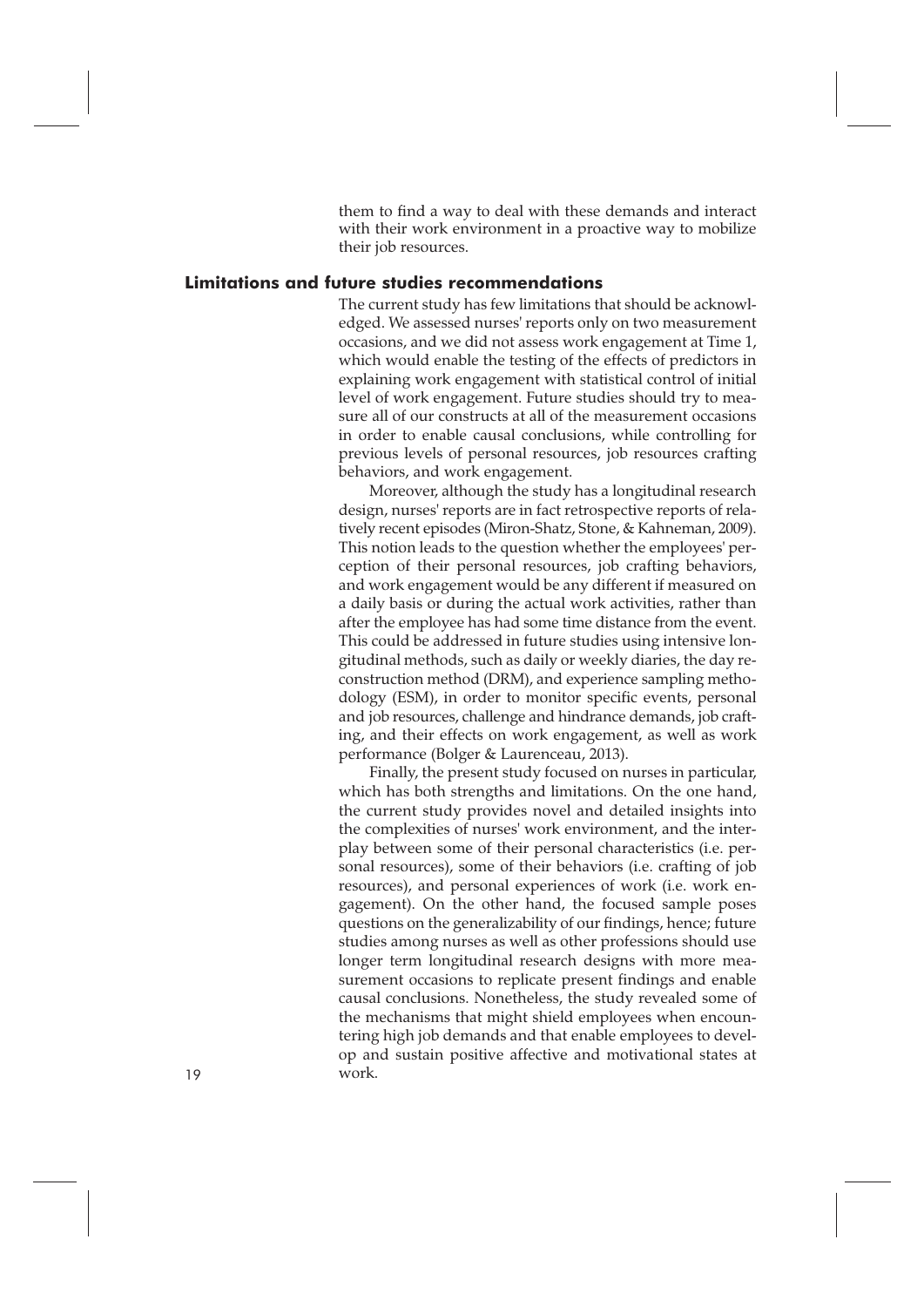## **Practical implications and conclusions of the study**

The present study indicates the importance of nurturing and developing strong personal resources for work engagement, and of the potentials of job resources crafting strategies. This is important because, for many people, regardless of their occupational context, putting effort in work can represent one of the ways to fulfill basic psychological needs and promote well- -being in everyday life. The research insights revealed may be particularly relevant for nurses who work in intense contact with patients because maintaining high levels of work engagement has proven to be beneficial not only for employees themselves, but also for the people they work and live with (Ilies, Wilson, & Wagner, 2009). Indeed, research has shown that employees who view their work not only as economic means, but also as a meaningful and valuable calling tend to be highly engaged in their work and find a lot of satisfaction in it (Gagné & Deci, 2005).

Moreover, the way employees experience their work is highly important not only for their own lives, but also for the organization as a whole. Hence, training nurses to become aware of and use their personal resources and different job crafting strategies aimed at promoting more optimal work environments could enable them with tools to make them feel and function better at work. For example, nurses can see the value of putting effort into increasing job resources, which can help them to effectively deal with many job demands, such as a large number of complex work tasks, which may help nurses to experience high work engagement. This is important because employees who are highly engaged in their work are typically hard working, proactive, open to learning new things, enthusiastic about their jobs, and tend to experience positive emotions (Bakker & Demerouti, 2016; De Neve, Diener, Tay, & Xuereb, 2013), which is beneficial for organizations as a whole, as well as for individual beneficiaries (i.e. patients, colleagues).

## **REFERENCES**

Avey, J. B., Luthans, F., & Jensen, S. M. (2009). Psychological capital: A positive resource for combating employee stress and turnover. *Human Resource Management, 48*(5), 677–693. [https://doi.org/10.1002/hrm.](https://doi.org/10.1002/hrm.20294) [20294](https://doi.org/10.1002/hrm.20294)

Avey, J. B., Luthans, F., Smith, R. M., & Palmer, N. F. (2010). Impact of positive psychological capital on employee well-being over time. *Journal of Occupational Health Psychology, 15*(1), 17–28. [https://doi.org/](https://doi.org/10.1037/a0016998) [10.1037/a0016998](https://doi.org/10.1037/a0016998)

Bakker, A. B., & Demerouti, E. (2016). Job demands–resources theory: Taking stock and looking forward. *Journal of Occupational Health* 20 *Psychology, 22*(3), 273–285. <https://doi.org/10.1037/ocp0000056>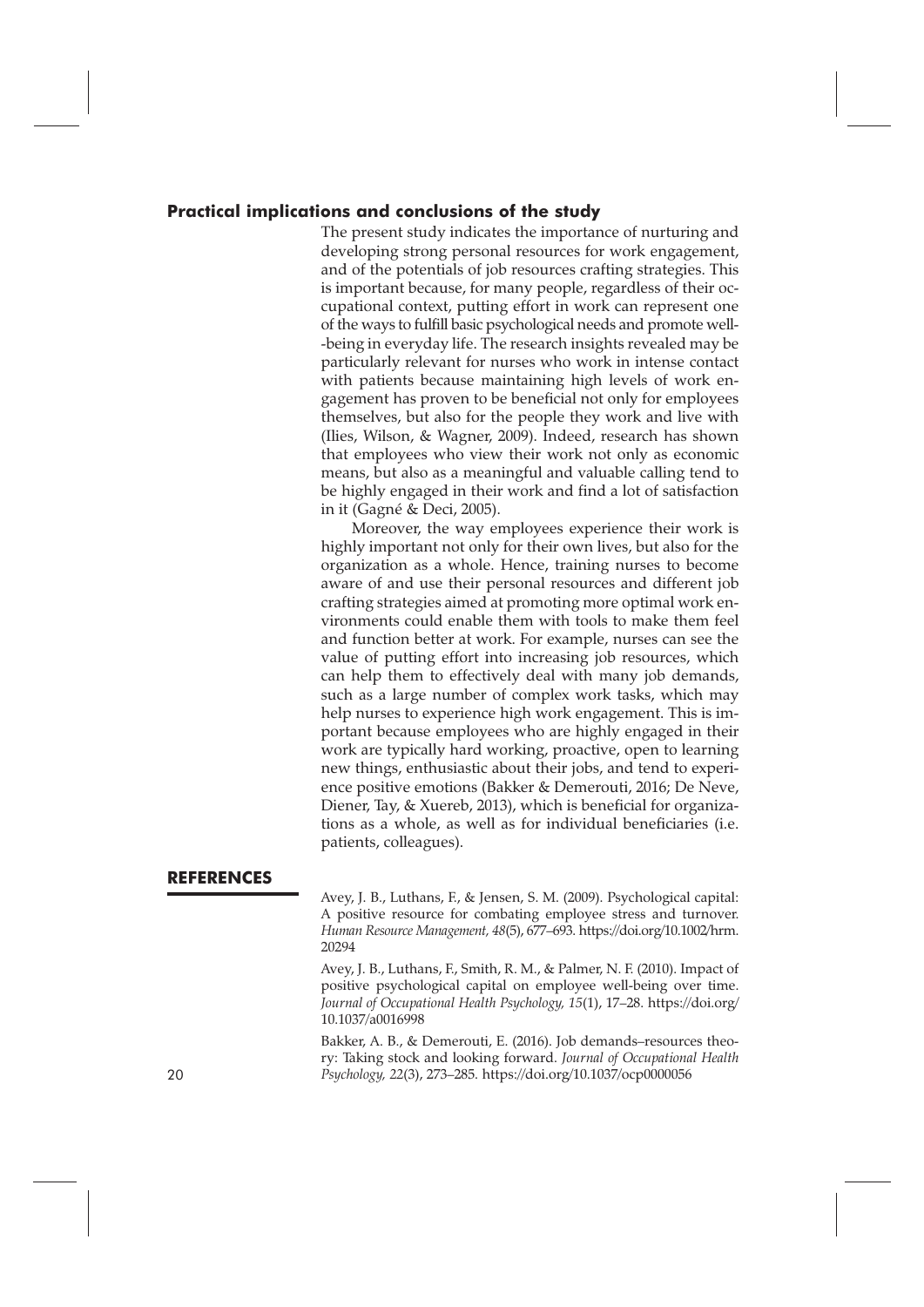TADIĆ VUJČIĆ, M.: PERSONAL RESOURCES... Bakker, A. B., Le Blanc, P. M., & Schaufeli, W. B. (2005). Burnout contagion among intensive care nurses. *Journal of Advanced Nursing, 51*(3), 276–287. <https://doi.org/10.1111/j.1365-2648.2005.03494.x>

Bakker, A. B., Tims, M., & Derks, D. (2012). Proactive personality and job performance: The role of job crafting and work engagement. *Human Relations, 65*(10), 1359–1378. <https://doi.org/10.1177/0018726712453471>

Bakker, A. B., & Xanthopoulou, D. (2013). Creativity and charisma among female leaders: The role ofresources and work engagement. *The International Journal of Human Resource Management, 24*(14), 2760–2779. <https://doi.org/10.1080/09585192.2012.751438>

Bipp, T., & Demerouti, E. (2015). Which employees craft their jobs and how? Basic dimensions of personality and employees' job crafting behaviour. *Journal of Occupational and Organizational Psychology, 88*(4), 631–655. <https://doi.org/10.1111/joop.12089>

Bolger, N., & Laurenceau, J.-P. (2013). *Intensive longitudinal methods: An introduction to diary and experience sampling research*. New York: Guilford Press.

Carstensen, L. L., Turan, B., Scheibe, S., Ram, N., Ersner-Hershfield, H., Samanez-Larkin, G. R., Brooks, K.P., & Nesselroade, J. R. (2011). Emotional experience improves with age: Evidence based on over 10 years of experience sampling. *Psychology and Aging, 26*(1), 21–33. <https://doi.org/10.1037/a0021285>

De Neve, J.-E., Diener, E., Tay, L., & Xuereb, C. (2013). The objective benefits of subjective well-being. In J. Helliwell, R. Layard, & J. Sachs (Eds.), *World happiness report 2013* (pp. 54–79). New York: United Nations.

Demerouti, E., & Bakker, A. B. (2011). The job demands-resources model: Challenges for future research. *SA Journal of Industrial Psychology, 37*(2), 01–09. <https://doi.org/10.4102/sajip.v37i2.974>

Demerouti, E., Bakker, A. B., Nachreiner, F., & Schaufeli, W. B. (2000). A model of burnout and life satisfaction amongst nurses. *Journal of Advanced Nursing, 32*(2), 454–464. [https://doi.org/10.1046/j.1365-2648.](https://doi.org/10.1046/j.1365-2648.2000.01496.x) [2000.01496.x](https://doi.org/10.1046/j.1365-2648.2000.01496.x)

Demerouti, E., Van den Heuvel, M., Xanthopoulou, D., Dubbelt, L., & Gordon, H. J. (2017). Job resources as contributors to wellbeing*. The Routledge Companion to Wellbeing at Work,* 269*.* [https://doi.org/10.1002/](https://doi.org/10.1002/9781118539415.wbwell019) [9781118539415.wbwell019](https://doi.org/10.1002/9781118539415.wbwell019)

Diener, E., Sandvik, E., & Larsen, R. J. (1985). Age and sex effects for emotional intensity. *Developmental Psychology, 21*(3), 542–546. [https://doi.](https://doi.org/10.1037/0012-1649.21.3.542) [org/10.1037/0012-1649.21.3.542](https://doi.org/10.1037/0012-1649.21.3.542)

Fujita, F., Diener, E., & Sandvik, E. (1991). Gender differences in negative affect and well-being: The case for emotional intensity. *Journal of Personality and Social Psychology, 61*(3), 427–434. [https://doi.org/10.](https://doi.org/10.1037/0022-3514.61.3.427) [1037/0022-3514.61.3.427](https://doi.org/10.1037/0022-3514.61.3.427)

Gagné, M., & Deci, E. L. (2005). Self-determination theory and work motivation. *Journal of Organizational Behavior, 26*(4), 331–362. [https://doi.](https://doi.org/10.1002/job.322) [org/10.1002/job.322](https://doi.org/10.1002/job.322)

Gruman, J. A., & Saks, A. M. (2011). Performance management and employee engagement. *Human Resource Management Review, 21*(2), 21 123–136. <https://doi.org/10.1016/j.hrmr.2010.09.004>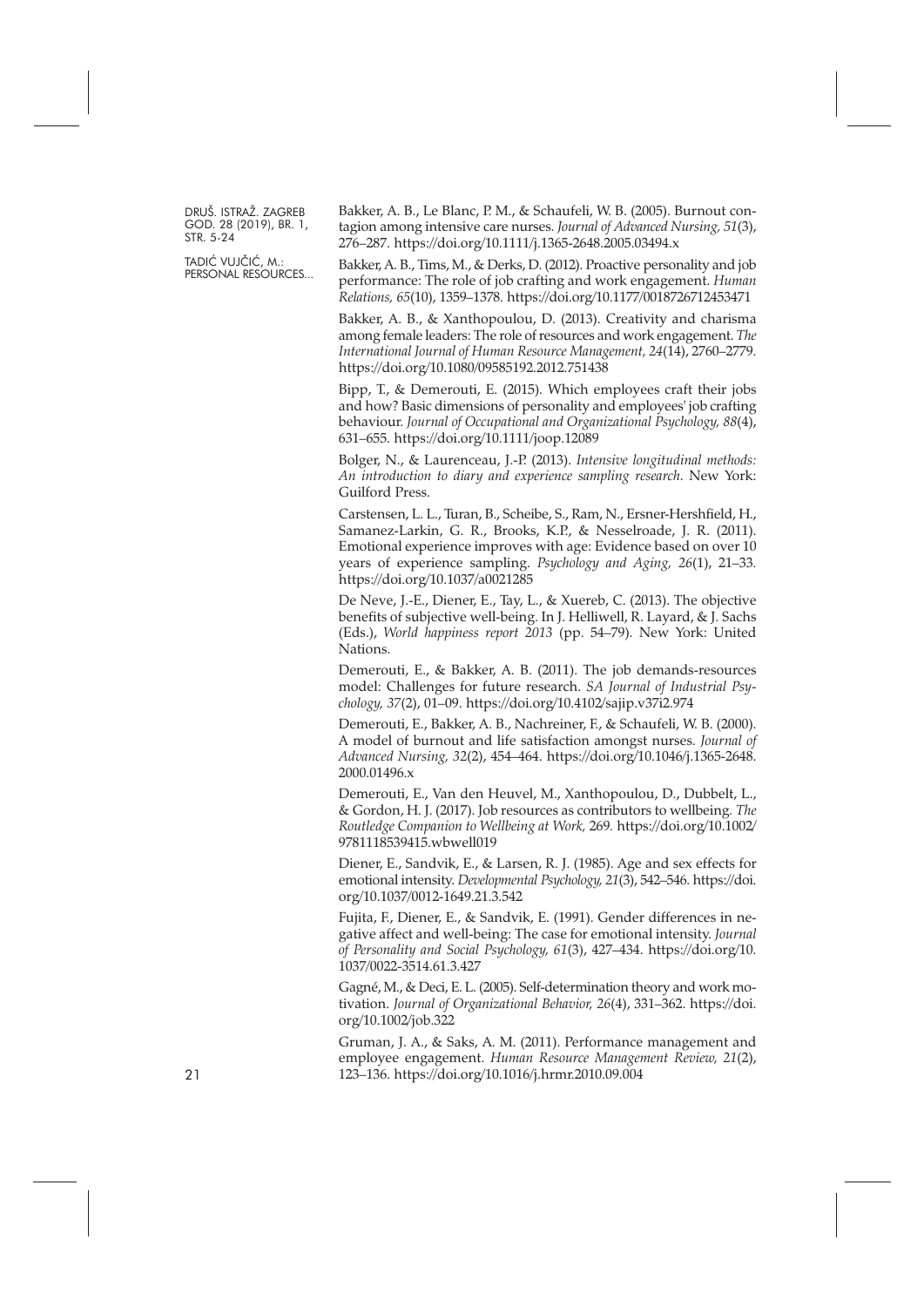TADIĆ VUJČIĆ, M.: PERSONAL RESOURCES... Hayes, A. F. (2013). *Introduction to mediation, moderation, and conditional process analysis: A regression-based approach*. New York: Guilford Press.

Hobfoll, S. E. (2002). Social and psychological resources and adaptation. *Review of General Psychology, 6*(4), 307. [https://doi.org/10.1037/](https://doi.org/10.1037/1089-2680.6.4.307) [1089-2680.6.4.307](https://doi.org/10.1037/1089-2680.6.4.307)

IBM Corp. Released 2016. *IBM SPSS Statistics for Windows*, Version 24.0. Armonk, NY: IBM Corp.

Ilies, R., Wilson, K. S., & Wagner, D. T. (2009). The spillover of daily job satisfaction onto employees' family lives: The facilitating role of work-family integration. *Academy of Management Journal, 52*(1), 87–102. <https://doi.org/10.5465/amj.2009.36461938>

Lorente, L., Salanova, M., Martínez, I. M., & Vera, M. (2014). How personal resources predict work engagement and self-rated performance among construction workers: A social cognitive perspective. *International Journal of Psychology, 49*(3), 200–207. [https://doi.org/10.](https://doi.org/10.1002/ijop.12049) [1002/ijop.12049](https://doi.org/10.1002/ijop.12049)

Luthans, F., Avolio, B. J., Avey, J. B., & Norman, S. M. (2007). Positive psychological capital: Measurement and relationship with performance and satisfaction. *Personnel Psychology, 60*(3), 541–572. [https://doi.](https://doi.org/10.1111/j.1744-6570.2007.00083.x) [org/10.1111/j.1744-6570.2007.00083.x](https://doi.org/10.1111/j.1744-6570.2007.00083.x)

Luthans, F., Youssef, C. M., & Avolio, B. J. (2007). *Psychological capital: Developing the human competitive edge*. Oxford, UK: Oxford University Press.

Mihajlović, A. (2014). The number of nurses in the Republic of Croatia: Yesterday, today, tomorrow. (Master thesis). Available at <https://repozitorij.mef.unizg.hr/islandora/object/mef:295/preview>

Miron-Shatz, T., Stone, A., & Kahneman, D. (2009). Memories of yesterday's emotions: Does the valence of experience affect the memory- -experience gap? *Emotion, 9*(6), 885–891. <https://doi.org/10.1037/a0017823>

Montgomery, A., Spânu, F., Băban, A., & Panagopoulou, E. (2015). Job demands, burnout, and engagement among nurses: A multi-level analysis of ORCAB data investigating the moderating effect of teamwork. *Burnout Research, 2*(2-3), 71–79. [https://doi.org/10.1016/j.burn.](https://doi.org/10.1016/j.burn.2015.06.001) [2015.06.001](https://doi.org/10.1016/j.burn.2015.06.001)

Muthén, L. K., & Muthén, B. O. (1998–2011). *Mplus User's Guide,* 6th Edition. Los Angeles, CA: Muthén & Muthén.

Podsakoff, P. M., MacKenzie, S. B., Lee, J. Y., & Podsakoff, N. P. (2003). Common method biases in behavioral research: A critical review of the literature and recommended remedies. *The Journal of Applied Psychology, 88*(5), 879–903. <https://doi.org/10.1037/0021-9010.88.5.879>

Preacher, K. J., & Hayes, A. F. (2008). Asymptotic and resampling strategies for assessing and comparing indirect effects in multiple mediator models. *Behavior Research Methods, 40*(3), 879–891. [https://doi.org/10.](https://doi.org/10.3758/BRM.40.3.879) [3758/BRM.40.3.879](https://doi.org/10.3758/BRM.40.3.879)

Schaufeli, W. B., Bakker, A. B., & Salanova, M. (2006). The measurement of work engagement with a short questionnaire: A cross-national study. *Educational and Psychological Measurement, 66*(4), 701–716. <https://doi.org/10.1177/0013164405282471>

Tabachnick, B. G., & Fidell, L. S. (2007). *Using multivariate statistics,* 5th Edition. Needham Height, MA: Allyn & Bacon.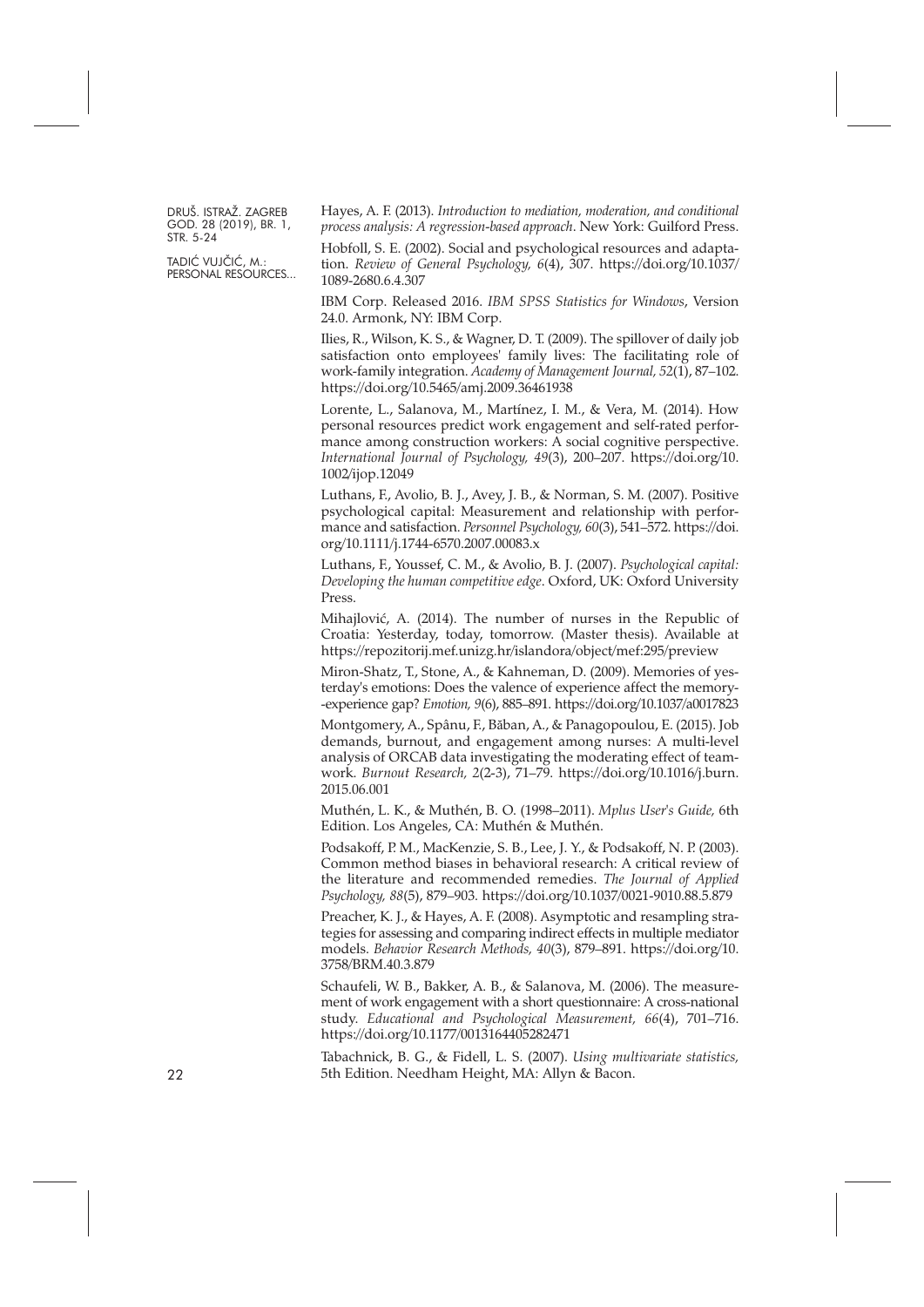TADIĆ VUJČIĆ, M.: PERSONAL RESOURCES... Tadić, M., Bakker, A. B., & Oerlemans, W. G. M. (2014). Challenge versus hindrance job demands and well-being: A diary study on the moderating role of job resources. *Journal of Occupational and Organizational Psychology, 88*(4), 702–725*.* <https://doi.org/10.1111/joop.12094>

Tims, M., Bakker, A. B., & Derks, D. (2012). Development and validation of the job crafting scale. *Journal of Vocational Behavior, 80*(1), 173–186. <https://doi.org/10.1016/j.jvb.2011.05.009>

Tims, M., Bakker, A. B., & Derks, D. (2013). The impact of job crafting on job demands, job resources, and well-being. *Journal of Occupational Health Psychology, 18*(2), 230–240. <https://doi.org/10.1037/a0032141>

Tims, M., Bakker, A. B., & Derks, D. (2014). Daily job crafting and the self-efficacy – performance relationship. *Journal of Managerial Psychology, 29*(5), 490–507. <https://doi.org/10.1108/JMP-05-2012-0148>

Williams, L. J., & McGonagle, A. K. (2016). Four research designs and a comprehensive analysis strategy for investigating common method variance with self-report measures using latent variables. *Journal of Business and Psychology, 31*(3), 339–359. [https://doi.org/10.1007/s10869-](https://doi.org/10.1007/s10869-015-9422-9) [015-9422-9](https://doi.org/10.1007/s10869-015-9422-9)

Xanthopoulou, D., Bakker, A. B., Demerouti, E., & Schaufeli, W. B. (2007). The role of personal resources in the job demands-resources model. *International Journal of Stress Management, 14*(2), 121–141. <https://doi.org/10.1037/1072-5245.14.2.121>

Xanthopoulou, D., Bakker, A. B., Demerouti, E., & Schaufeli, W. B. (2009). Reciprocal relationships between job resources, personal resources, and work engagement. *Journal of Vocational Behavior, 74*(3), 235–244. <https://doi.org/10.1016/j.jvb.2008.11.003>

Xanthopoulou, D., Bakker, A. B., Demerouti, E., & Schaufeli, W. B. (2012). A diary study on the happy worker: How job resources relate to positive emotions and personal resources. *European Journal of Work and Organizational Psychology, 21*(4), 489–517. [https://doi.org/10.1080/](https://doi.org/10.1080/1359432X.2011.584386) [1359432X.2011.584386](https://doi.org/10.1080/1359432X.2011.584386)

## Osobni resursi i radna angažiranost: longitudinalna studija o ulozi samostalnoga dorađivanja radnih resursa među medicinskim sestrama

Maja TADIĆ VUJČIĆ Institut društvenih znanosti Ivo Pilar, Zagreb

Polazeći od teorija radnih zahtjeva i resursa i teorije očuvanja resursa, glavni cilj ovog istraživanja bio je ispitati ulogu samostalnoga dorađivanja resursa na poslu u odnosu između osobnih resursa – samopouzdanja i optimizma – i radne angažiranosti. Istraživanje je povedeno longitudinalno u dvije točke mjerenja, a u istraživanju je sudjelovalo 107 23 medicinskih sestara, koje su specifična radna skupina